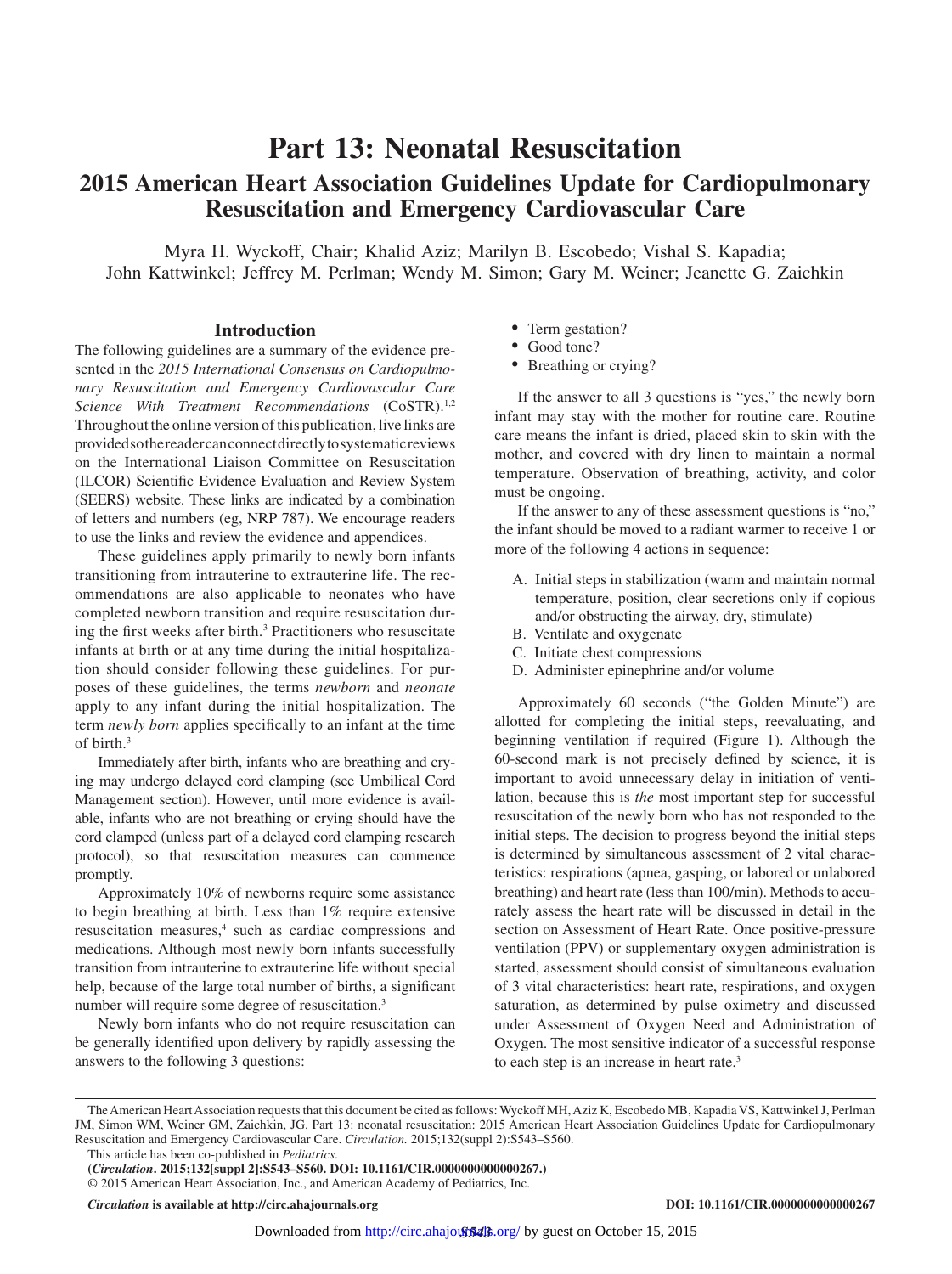### **Anticipation of Resuscitation Need**

Readiness for neonatal resuscitation requires assessment of perinatal risk, a system to assemble the appropriate personnel based on that risk, an organized method for ensuring immediate access to supplies and equipment, and standardization of behavioral skills that help assure effective teamwork and communication.

Every birth should be attended by at least 1 person who can perform the initial steps of newborn resuscitation and PPV, and whose only responsibility is care of the newborn. In the presence of significant perinatal risk factors that increase the likelihood of the need for resuscitation,<sup>5,6</sup> additional personnel with resuscitation skills, including chest compressions, endotracheal intubation, and umbilical vein catheter insertion, should be immediately available. Furthermore, because a newborn without apparent risk factors may unexpectedly require resuscitation, each institution should have a procedure in place for rapidly mobilizing a team with complete newborn resuscitation skills for any birth.

The neonatal resuscitation provider and/or team is at a major disadvantage if supplies are missing or equipment is not functioning. A standardized checklist to ensure that all necessary supplies and equipment are present and functioning may be helpful. A known perinatal risk factor, such as preterm birth, requires preparation of supplies specific to thermoregulation and respiratory support for this vulnerable population.

When perinatal risk factors are identified, a team should be mobilized and a team leader identified. As time permits,



#### Neonatal Resuscitation Algorithm-2015 Update

**Figure 1.** Neonatal Resuscitation Algorithm—2015 Update.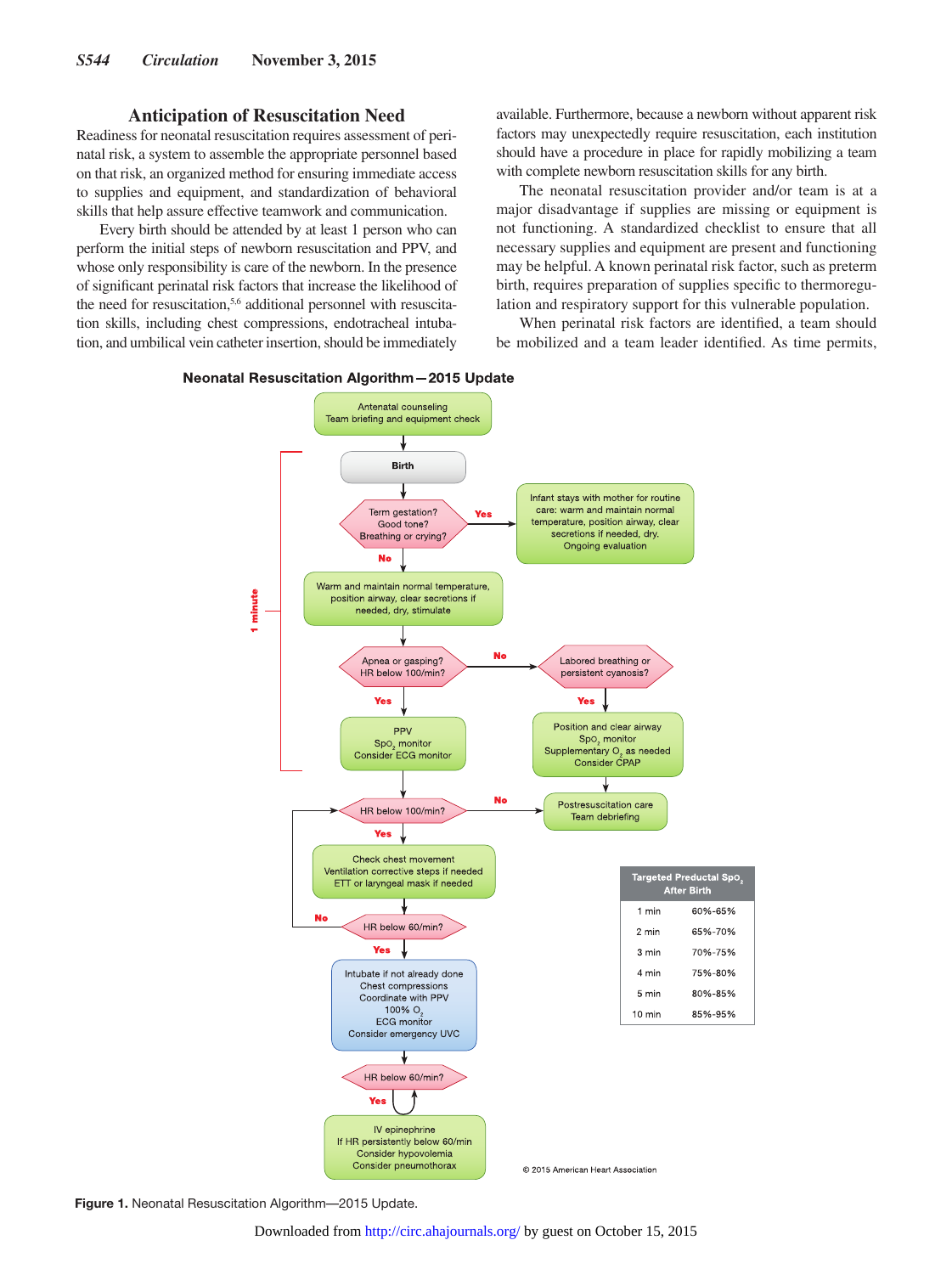the leader should conduct a preresuscitation briefing, identify interventions that may be required, and assign roles and responsibilities to the team members.<sup>7,8</sup> During resuscitation, it is vital that the team demonstrates effective communication and teamwork skills to help ensure quality and patient safety.

## **Umbilical Cord Management[NRP 787](https://volunteer.heart.org/apps/pico/Pages/PublicComment.aspx?q=787), [NRP 849](https://volunteer.heart.org/apps/pico/Pages/PublicComment.aspx?q=849)**

Until recent years, a common practice has been to clamp the umbilical cord soon after birth to quickly transfer the infant to the neonatal team for stabilization. This immediate clamping was deemed particularly important for infants at high risk for difficulty with transition and those most likely to require resuscitation, such as infants born preterm. During the 2010 CoSTR review, evidence began to emerge suggesting that delayed cord clamping (DCC) might be beneficial for infants who did not need immediate resuscitation at birth.<sup>7</sup>

The 2015 ILCOR systematic review<sup>NRP 787</sup> confirms that DCC is associated with less intraventricular hemorrhage (IVH) of any grade, higher blood pressure and blood volume, less need for transfusion after birth, and less necrotizing enterocolitis. There was no evidence of decreased mortality or decreased incidence of severe IVH.<sup>1,2</sup> The studies were judged to be very low quality (downgraded for imprecision and very high risk of bias). The only negative consequence appears to be a slightly increased level of bilirubin, associated with more need for phototherapy. These findings have led to national recommendations that DCC be practiced when possible.<sup>9,10</sup> A major problem with essentially all of these studies has been that infants who were thought to require resuscitation were either withdrawn from the randomized controlled trials or electively were not enrolled. Therefore, there is no evidence regarding safety or utility of DCC for infants requiring resuscitation and some concern that the delay in establishing ventilation may be harmful. Some studies have suggested that cord "milking" might accomplish goals similar to  $DCC$ ,<sup>11-13</sup> but there is insufficient evidence of either its safety or utility to suggest its routine use in the newly born, particularly in extremely preterm infants.

In summary, from the evidence reviewed in the 2010 CoSTR7 and subsequent review of DCC and cord milking in preterm newborns in the 2015 ILCOR systematic review,<sup>1,2</sup> DCC for longer than 30 seconds is reasonable for both term and preterm infants who do not require resuscitation at birth (Class IIa, Level of Evidence [LOE] C-LD). There is insufficient evidence to recommend an approach to cord clamping for infants who require resuscitation at birth, and more randomized trials involving such infants are encouraged. In light of the limited information regarding the safety of rapid changes in blood volume for extremely preterm infants, we suggest against the routine use of cord milking for infants born at less than 29 weeks of gestation outside of a research setting. Further study is warranted because cord milking may improve initial mean blood pressure and hematologic indices and reduce intracranial hemorrhage, but thus far there is no evidence for improvement in long-term outcomes (Class IIb, LOE C-LD).

### **Initial Steps**

The initial steps of newborn resuscitation are to maintain normal temperature of the infant, position the infant in a "sniffing" position to open the airway, clear secretions if needed with a bulb syringe or suction catheter, dry the infant (unless preterm and covered in plastic wrap), and stimulate the infant to breathe. Current examination of the evidence for these practices is summarized below.

### **Importance of Maintaining Normal Temperature in the Delivery Room[NRP 589](https://volunteer.heart.org/apps/pico/Pages/PublicComment.aspx?q=589)**

It has long been recognized (since Budin's 1907 publication of *The Nursling*) 14 that the admission temperature of newly born nonasphyxiated infants is a strong predictor of mortality at all gestational ages.15–49 Preterm infants are especially vulnerable. Hypothermia is also associated with serious morbidities, such as increased risk of IVH,<sup>19,26,39,50-54</sup> respiratory issues,<sup>15,19,21,50,55-60</sup> hypoglycemia,<sup>15,44,60-64</sup> and late-onset sepsis.<sup>33,65</sup> Because of this, admission temperature should be recorded as a predictor of outcomes as well as a quality indicator (Class I, LOE B-NR.) It is recommended that the temperature of newly born nonasphyxiated infants be maintained between 36.5°C and 37.5°C after birth through admission and stabilization (Class I, LOE C-LD).

### *Interventions to Maintain Newborn Temperature in the Delivery Roo[mNRP 599](https://volunteer.heart.org/apps/pico/Pages/PublicComment.aspx?q=599)*

The use of radiant warmers and plastic wrap with a cap has improved but not eliminated the risk of hypothermia in preterm infants in the delivery room. Other strategies have been introduced, which include increased room temperature, thermal mattresses, and the use of warmed humidified resuscitation gases. Various combinations of these strategies may be reasonable to prevent hypothermia in infants born at less than 32 weeks of gestation (Class IIb, LOE B-R, B-NR, C-LD). Compared with plastic wrap and radiant warmer, the addition of a thermal mattress, $66-70$  warmed humidified gases, $71,72$  and increased room temperature plus cap plus thermal mattress<sup>55,57,59,73</sup> were all effective in reducing hypothermia. For all the studies, hyperthermia was a concern, but harm was not shown. Hyperthermia (greater than 38.0°C) should be avoided due to the potential associated risks (Class III: Harm, LOE C-EO).

### *Warming Hypothermic Newborns to Restore Normal Temperature[NRP 858](https://volunteer.heart.org/apps/pico/Pages/PublicComment.aspx?q=858)*

The traditional recommendation for the method of rewarming neonates who are hypothermic after resuscitation has been that slower is preferable to faster rewarming to avoid complications such as apnea and arrhythmias. However, there is insufficient current evidence to recommend a preference for either rapid (0.5°C/h or greater) or slow rewarming (less than 0.5°C/h) of unintentionally hypothermic newborns (temperature less than 36°C) at hospital admission. Either approach to rewarming may be reasonable (Class IIb, LOE C-LD).

### *Effect of Maternal Hypothermia and Hyperthermia on the Neonate[NRP 804](https://volunteer.heart.org/apps/pico/Pages/PublicComment.aspx?q=804)*

Maternal hyperthermia in labor is associated with adverse neonatal effects. These include increased mortality,<sup>74,75</sup> neonatal seizures,74–80 and adverse neurologic states like encephalopathy.81–84 Maternal hypothermia in labor has not been shown to be associated with clinically significant adverse neonatal outcomes at the time of birth.<sup>85-89</sup> Although maternal hyperthermia is associated with adverse neonatal outcomes, there is insufficient evidence to make a recommendation on the management of maternal hyperthermia.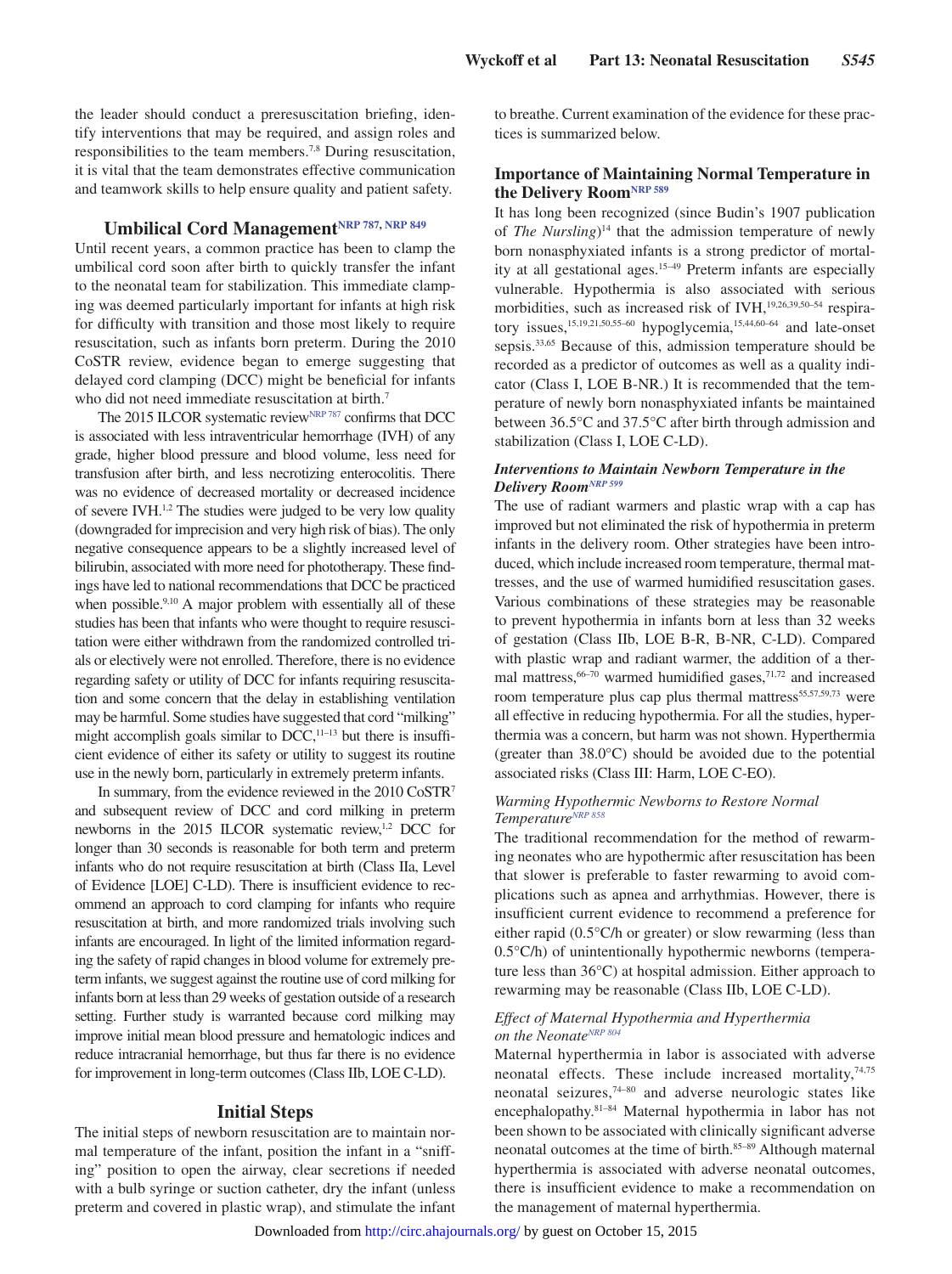### **M***aintaining Normothermia in Resource-Limited*  Setting<sub>*SNRP* 793</sup></sub>

The ability to maintain temperature in resource-limited settings after birth is a significant problem,<sup>40</sup> with a dose-dependent increase in mortality for temperatures below 36.5°C. Premature newborns are at much higher risk than those born at term. Simple interventions to prevent hypothermia during transition (birth until 1 to 2 hours of life) reduce mortality. During transition, the use of plastic wraps $90-92$  and the use of skin-to-skin contact $93-100$  reduce hypothermia.

In resource-limited settings, to maintain body temperature or prevent hypothermia during transition (birth until 1 to 2 hours of life) in well newborn infants, it may be reasonable to put them in a clean food-grade plastic bag up to the level of the neck and swaddle them after drying (Class IIb, LOE C-LD). Another option that may be reasonable is to nurse such newborns with skin-to-skin contact or kangaroo mother care (Class IIb, LOE C-LD). There are no data examining the use of plastic wraps or skin-to-skin contact during resuscitation/ stabilization in resource-limited settings.

## **Clearing the Airway**

### *When Amniotic Fluid Is Clear*

This topic was last reviewed in 2010.<sup>3</sup> Suctioning immediately after birth, whether with a bulb syringe or suction catheter, may be considered only if the airway appears obstructed or if PPV is required. Avoiding unnecessary suctioning helps prevent the risk of induced bradycardia due to suctioning of the nasopharynx.101,102 Deterioration of pulmonary compliance, oxygenation, and cerebral blood flow velocity shown to accompany tracheal suction in intubated infants in the neonatal intensive care unit also suggests the need for caution in the use of suction immediately after birth.<sup>103-105</sup> This recommendation remains unchanged. Please refer to the 2010 CoSTR for the latest science review.7,8

### *When Meconium Is Present[NRP 865](https://volunteer.heart.org/apps/pico/Pages/PublicComment.aspx?q=865)*

Since the mid-1970s, interventions to decrease the mortality and morbidity of meconium aspiration syndrome in infants who are born through meconium-stained amniotic fluid have been recommended. The practice of universal oropharyngeal suctioning of the fetus on the perineum followed by routine intubation and suctioning of the trachea at birth was generally practiced for many years. This practice was abandoned over a decade ago after a large multicenter, multinational randomized clinical trial provided evidence that newborns born through meconiumstained amniotic fluid who were vigorous at birth did not benefit from intervention and could avoid the risk of intubation.<sup>106</sup>

Because the presence of meconium-stained amniotic fluid may indicate fetal distress and increases the risk that the infant will require resuscitation after birth, a team that includes an individual skilled in tracheal intubation should be present at the time of birth. If the infant is vigorous with good respiratory effort and muscle tone, the infant may stay with the mother to receive the initial steps of newborn care. Gentle clearing of meconium from the mouth and nose with a bulb syringe may be done if necessary.

However, if the infant born through meconium-stained amniotic fluid presents with poor muscle tone and inadequate

breathing efforts, the initial steps of resuscitation should be completed under the radiant warmer. PPV should be initiated if the infant is not breathing or the heart rate is less than 100/ min after the initial steps are completed.

Routine intubation for tracheal suction in this setting is not suggested, because there is insufficient evidence to continue recommending this practice (Class IIb, LOE C-LD). In making this suggested change, greater value has been placed on harm avoidance (ie, delays in providing bag-mask ventilation, potential harm of the procedure) over the unknown benefit of the intervention of routine tracheal intubation and suctioning. Therefore, emphasis should be made on initiating ventilation within the first minute of life in nonbreathing or ineffectively breathing infants.

Although a definitive randomized clinical trial is still needed, current published human evidence does not support a recommendation for routine intervention of intubation and suction for the nonvigorous newborn with meconium-stained amniotic fluid.<sup>107-116</sup> Appropriate intervention to support ventilation and oxygenation should be initiated as indicated for each individual infant. This may include intubation and suction if the airway is obstructed.

### **Assessment of Heart Rat[eNRP 898](https://volunteer.heart.org/apps/pico/Pages/PublicComment.aspx?q=898)**

Immediately after birth, assessment of the newborn's heart rate is used to evaluate the effectiveness of spontaneous respiratory effort and determine the need for subsequent interventions. During resuscitation, an increase in the newborn's heart rate is considered the most sensitive indicator of a successful response to each intervention. Therefore, identifying a rapid, reliable, and accurate method to measure the newborn's heart rate is critically important. In previous treatment guidelines, auscultation of the precordium was recommended as the preferred physical examination method, and pulse oximetry was recommended as an adjunct to provide a noninvasive, rapid, and continuous assessment of heart rate during resuscitation.<sup>3</sup>

The 2015 ILCOR systematic review evaluated 1 study comparing clinical assessment with electrocardiography  $(ECG)$  in the delivery room<sup>117</sup> and 5 studies comparing simultaneous pulse oximetry and ECG.<sup>118-122</sup> Clinical assessment was found to be both unreliable and inaccurate. Among healthy newborns, providers frequently could not palpate the umbilical pulse and underestimated the newborn's heart rate by auscultation or palpation.<sup>117</sup> Four studies found that 3-lead ECG displayed a reliable heart rate faster than pulse oximetry.118,120–122 In 2 studies, ECG was more likely to detect the newborn's heart rate during the first minute of life.<sup>120,121</sup> Although the mean differences between the series of heart rates measured by ECG and pulse oximetry were small, pulse oximetry tended to underestimate the newborn's heart rate and would have led to potentially unnecessary interventions.118,119,122 During the first 2 minutes of life, pulse oximetry frequently displayed the newborn's heart rate below either 60/ min or 100/min, while a simultaneous ECG showed the heart rate greater than 100/min.122

Many of the newborns included in the studies did not require resuscitation, and very few required chest compressions. The majority of the studies did not report any difficulties with applying the leads. $118-120$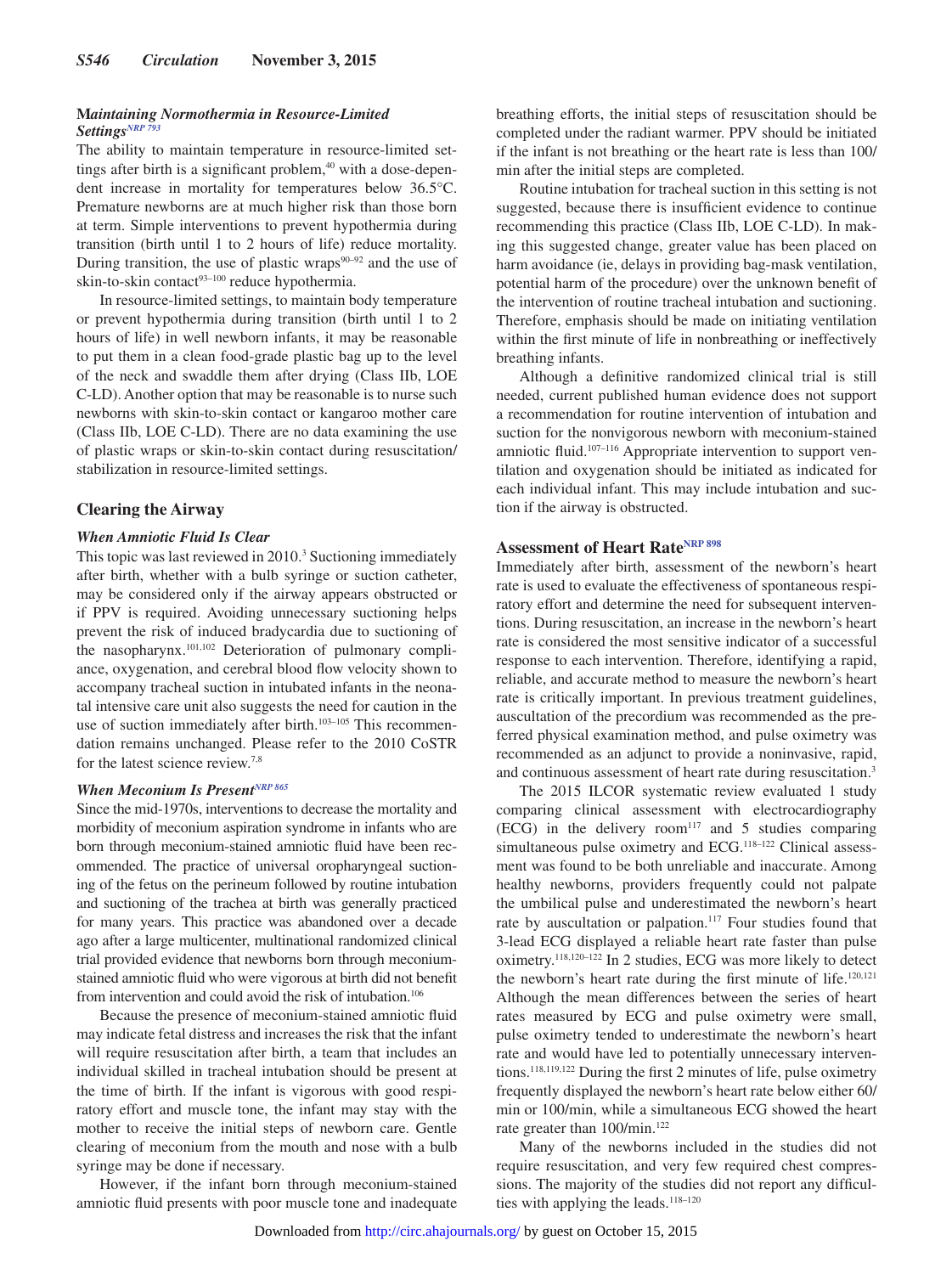During resuscitation of term and preterm newborns, the use of 3-lead ECG for the rapid and accurate measurement of the newborn's heart rate may be reasonable (Class IIb, LOE C-LD). The use of ECG does not replace the need for pulse oximetry to evaluate the newborn's oxygenation.

### **Assessment of Oxygen Need and Administration of Oxygen**

### *Use of Pulse Oximetry*

This topic was last reviewed in 2010.<sup>3</sup> It is recommended that oximetry be used when resuscitation can be anticipated, when PPV is administered, when central cyanosis persists beyond the first 5 to 10 minutes of life, or when supplementary oxygen is administered.

### *Administration of Oxygen*

### *Term Infants*

This topic was last reviewed in 2010.<sup>3</sup> It is reasonable to initiate resuscitation with air (21% oxygen at sea level). Supplementary oxygen may be administered and titrated to achieve a preductal oxygen saturation approximating the interquartile range measured in healthy term infants after vaginal birth at sea level.7,8,123

### *Preterm[NRP 864](https://volunteer.heart.org/apps/pico/Pages/PublicComment.aspx?q=864)*

Meta-analysis of 7 randomized trials that compared initiating resuscitation of preterm newborns (less than 35 weeks of gestation) with high oxygen (65% or greater) and low oxygen (21% to 30%) showed no improvement in survival to hospital discharge with the use of high oxygen. $124-130$  Similarly, in the subset of studies that evaluated these outcomes, no benefit was seen for the prevention of bronchopulmonary dysplasia,<sup>125,127–130</sup> IVH,<sup>125,128–130</sup> or retinopathy of prematurity.<sup>125,128,129</sup> When oxygen targeting was used as a cointervention, the oxygen concentration of resuscitation gas and the preductal oxygen saturation were similar between the high-oxygen and low-oxygen groups within the first 10 minutes of life.<sup>125,128-130</sup>

In all studies, irrespective of whether air or high oxygen (including 100%) was used to initiate resuscitation, most infants were in approximately 30% oxygen by the time of stabilization. Resuscitation of preterm newborns of less than 35 weeks of gestation should be initiated with low oxygen (21% to 30%), and the oxygen concentration should be titrated to achieve preductal oxygen saturation approximating the interquartile range measured in healthy term infants after vaginal birth at sea level<sup>123</sup> (Class I, LOE B-R). Initiating resuscitation of preterm newborns with high oxygen (65% or greater) is not recommended (Class III: No Benefit, LOE B-R). This recommendation reflects a preference for not exposing preterm newborns to additional oxygen without data demonstrating a proven benefit for important outcomes.

## **Positive Pressure Ventilation**

## **Initial Breaths[NRP 809](https://volunteer.heart.org/apps/pico/Pages/PublicComment.aspx?q=809)**

Several recent animal studies have suggested that a longer sustained inflation may be beneficial for establishing functional residual capacity during transition from fluid-filled to airfilled lungs after birth.<sup>131,132</sup> Some clinicians have suggested applying this technique for transition of human newborns. Review of the literature in 2015 identified 3 randomized controlled trials<sup>133-135</sup> and 2 cohort studies<sup>136,137</sup> that demonstrated a benefit of sustained inflation for reducing need for mechanical ventilation (very low quality of evidence, downgraded for variability of interventions). However, no benefit was found for reduction of mortality, bronchopulmonary dysplasia, or air leak. One cohort study<sup>136</sup> suggested that the need for intubation was less after sustained inflation.

There are insufficient data regarding short and long-term safety and the most appropriate duration and pressure of inflation to support routine application of sustained inflation of greater than 5 seconds' duration to the transitioning newborn (Class IIb, LOE B-R). Further studies using carefully designed protocols are needed.

### **End-Expiratory Pressure**NRP 897

Administration of PPV is the standard recommended treatment for both preterm and term infants who are apneic. A flow-inflating or self-inflating resuscitation bag or T-piece resuscitator are appropriate devices to use for PPV. In the 2010 Guidelines<sup>3</sup> and based on experience with delivering PPV in the neonatal intensive care unit, the use of positive end-expiratory pressure (PEEP) was speculated to be beneficial when PPV is administered to the newly born, but no published evidence was available to support this recommendation. PEEP was evaluated again in 2015, and 2 randomized controlled trials $138,139$  suggested that addition of PEEP during delivery room resuscitation of preterm newborns resulted in no improvement in mortality, no less need for cardiac drugs or chest compressions, no more rapid improvement in heart rate, no less need for intubation, no change in pulmonary air leaks, no less chronic lung disease, and no effect on Apgar scores, although the studies were underpowered to have sufficient confidence in a no-difference conclusion. However, 1 of the trials<sup>139</sup> provided low-quality evidence that the maximum amount of supplementary oxygen required to achieve target oxygen saturation may be slightly less when using PEEP. In 2015, the Neonatal Resuscitation ILCOR and Guidelines Task Forces repeated their 2010 recommendation that, when PPV is administered to preterm newborns, use of approximately 5 cm H<sub>2</sub>O PEEP is suggested (Class IIb, LOE B-R). This will require the addition of a PEEP valve for self-inflating bags.

### **Assisted-Ventilation Devices and Advanced Airway[sNRP 870,](https://volunteer.heart.org/apps/pico/Pages/PublicComment.aspx?q=870) [NRP 806](https://volunteer.heart.org/apps/pico/Pages/PublicComment.aspx?q=806)**

PPV can be delivered effectively with a flow-inflating bag, self-inflating bag, or T-piece resuscitator<sup>138,139</sup> (Class IIa, LOE B-R). The most appropriate choice may be guided by available resources, local expertise, and preferences. The selfinflating bag remains the only device that can be used when a compressed gas source is not available. Unlike flow-inflating bags or T-piece resuscitators, self-inflating bags cannot deliver continuous positive airway pressure (CPAP) and may not be able to achieve PEEP reliably during PPV, even with a PEEP valve.<sup>140–143</sup> However, it may take more practice to use a flowinflating bag effectively. In addition to ease of use, T-piece resuscitators can consistently provide target inflation pressures and longer inspiratory times in mechanical models,  $144-146$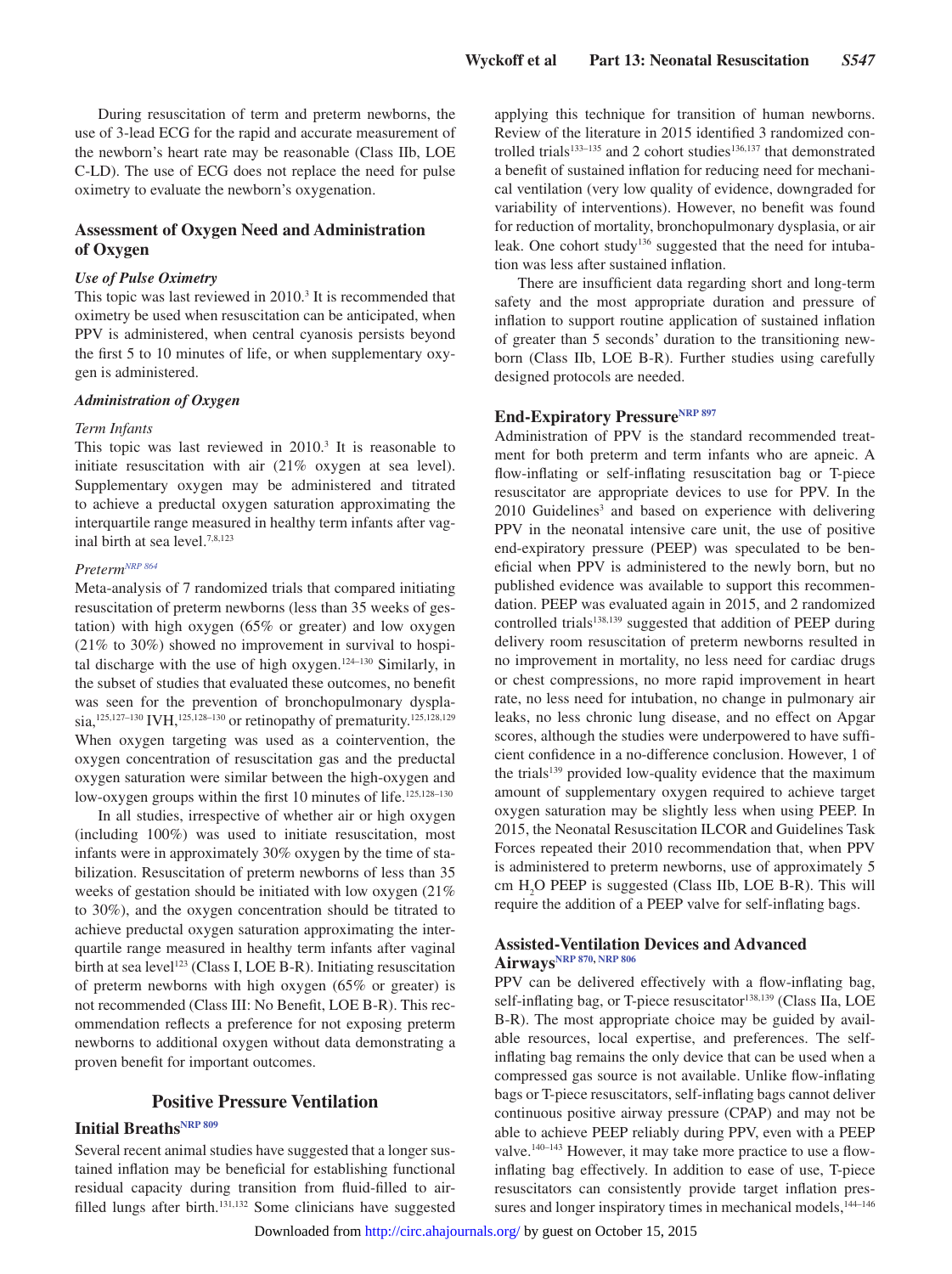but there is insufficient evidence to suggest that these qualities result in improved clinical outcomes.<sup>138,139</sup>

Use of respiratory mechanics monitors have been reported to prevent excessive pressures and tidal volumes<sup>147</sup> and exhaled  $CO<sub>2</sub>$  monitors may help assess that actual gas exchange is occurring during face-mask PPV attempts.148 Although use of such devices is feasible, thus far their effectiveness, particularly in changing important outcomes, has not been established (Class IIb, LOE C-LD).

### *Laryngeal Mas[kNRP 618](https://volunteer.heart.org/apps/pico/Pages/PublicComment.aspx?q=618)*

Laryngeal masks, which fit over the laryngeal inlet, can facilitate effective ventilation in term and preterm newborns at 34 weeks or more of gestation. Data are limited for their use in preterm infants delivered at less than 34 weeks of gestation or who weigh less than 2000 g. A laryngeal mask may be considered as an alternative to tracheal intubation if face-mask ventilation is unsuccessful in achieving effective ventilation<sup>149</sup> (Class IIb, LOE B-R). A laryngeal mask is recommended during resuscitation of term and preterm newborns at 34 weeks or more of gestation when tracheal intubation is unsuccessful or is not feasible (Class I, LOE C-EO). Use of the laryngeal mask has not been evaluated during chest compressions or for administration of emergency medications.

### *Endotracheal Tube Placement*

During neonatal resuscitation, endotracheal intubation may be indicated when bag-mask ventilation is ineffective or prolonged, when chest compressions are performed, or for special circumstances such as congenital diaphragmatic hernia. When PPV is provided through an endotracheal tube, the best indicator of successful endotracheal intubation with successful inflation and aeration of the lungs is a prompt increase in heart rate. Although last reviewed in 2010,<sup>3</sup> exhaled  $CO_2$  detection remains the most reliable method of confirmation of endotracheal tube placement.<sup>7,8</sup> Failure to detect exhaled  $CO<sub>2</sub>$  in neonates with adequate cardiac output strongly suggests esophageal intubation. Poor or absent pulmonary blood flow (eg, during cardiac arrest) may result in failure to detect exhaled  $CO<sub>2</sub>$  despite correct tube placement in the trachea and may result in unnecessary extubation and reintubation in these critically ill newborns.3 Clinical assessment such as chest movement, presence of equal breath sounds bilaterally, and condensation in the endotracheal tube are additional indicators of correct endotracheal tube placement.

## **Continuous Positive Airway Pressure[NRP 590](https://volunteer.heart.org/apps/pico/Pages/PublicComment.aspx?q=590)**

Three randomized controlled trials enrolling 2358 preterm infants born at less than 30 weeks of gestation demonstrated that starting newborns on CPAP may be beneficial when compared with endotracheal intubation and PPV.<sup>150–152</sup> Starting CPAP resulted in decreased rate of intubation in the delivery room, decreased duration of mechanical ventilation with potential benefit of reduction of death and/or bronchopulmonary dysplasia, and no significant increase in air leak or severe IVH. Based on this evidence, spontaneously breathing preterm infants with respiratory distress may be supported with CPAP initially rather than routine intubation for administering PPV (Class IIb, LOE B-R).

# **Chest Compressions[NRP 605](https://volunteer.heart.org/apps/pico/Pages/PublicComment.aspx?q=605), [NRP 895](https://volunteer.heart.org/apps/pico/Pages/PublicComment.aspx?q=895), [NRP 738](https://volunteer.heart.org/apps/pico/Pages/PublicComment.aspx?q=738), [NRP 862](https://volunteer.heart.org/apps/pico/Pages/PublicComment.aspx?q=862)**

If the heart rate is less than 60/min despite adequate ventilation (via endotracheal tube if possible), chest compressions are indicated. Because ventilation is the most effective action in neonatal resuscitation and because chest compressions are likely to compete with effective ventilation, rescuers should ensure that assisted ventilation is being delivered optimally before starting chest compressions.3

Compressions are delivered on the lower third of the sternum153–156 to a depth of approximately one third of the anteriorposterior diameter of the chest (Class IIb, LOE C-LD).157 Two techniques have been described: compression with 2 thumbs with the fingers encircling the chest and supporting the back (the 2-thumb technique) or compression with 2 fingers with a second hand supporting the back (the 2-finger technique). Because the 2-thumb technique generates higher blood pressure and coronary perfusion pressure with less rescuer fatigue, the 2 thumb–encircling hands technique is suggested as the preferred method<sup>158-172</sup> (Class IIb, LOE C-LD). Because the 2-thumb technique can be continued from the head of the bed while the umbilicus is accessed for insertion of an umbilical catheter, the 2-finger technique is no longer needed.

It is still suggested that compressions and ventilations be coordinated to avoid simultaneous delivery. The chest should be allowed to re-expand fully during relaxation, but the rescuer's thumbs should not leave the chest. The Neonatal Resuscitation ILCOR and Guidelines Task Forces continue to support use of a 3:1 ratio of compressions to ventilation, with 90 compressions and 30 breaths to achieve approximately 120 events per minute to maximize ventilation at an achievable rate<sup>173-178</sup> (Class IIa, LOE C-LD). Thus, each event will be allotted approximately a half of a second, with exhalation occurring during the first compression after each ventilation. A 3:1 compression-to-ventilation ratio is used for neonatal resuscitation where compromise of gas exchange is nearly always the primary cause of cardiovascular collapse, but rescuers may consider using higher ratios (eg, 15:2) if the arrest is believed to be of cardiac origin (Class IIb, LOE C-EO).

The Neonatal Guidelines Writing Group endorses increasing the oxygen concentration to 100% whenever chest compressions are provided (Class IIa, LOE C-EO). There are no available clinical studies regarding oxygen use during neonatal CPR. Animal evidence shows no advantage to 100% oxygen during CPR.<sup>179-186</sup> However, by the time resuscitation of a newborn infant has reached the stage of chest compressions, efforts to achieve return of spontaneous circulation using effective ventilation with low-concentration oxygen should have been attempted. Thus, it would appear sensible to try increasing the supplementary oxygen concentration. To reduce the risks of complications associated with hyperoxia, the supplementary oxygen concentration should be weaned as soon as the heart rate recovers (Class I, LOE C-LD).

The current measure for determining successful progress in neonatal resuscitation is to assess the heart rate response. Other devices, such as end-tidal  $CO<sub>2</sub>$  monitoring and pulse oximetry, may be useful techniques to determine when return of spontaneous circulation occurs.<sup>187-191</sup> However, in asystolic/bradycardic neonates, we suggest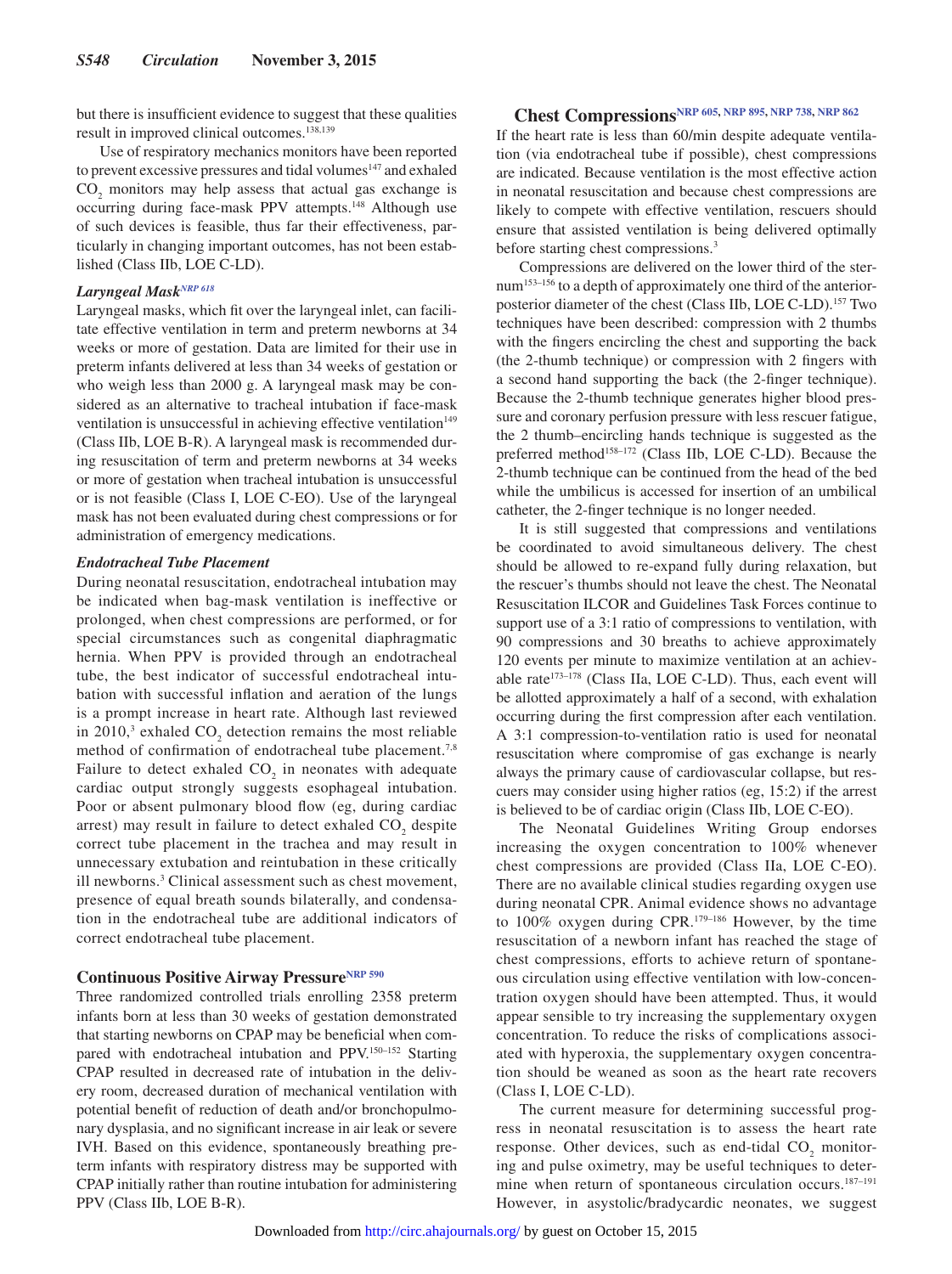against the routine use of any single feedback device such as  $ETCO<sub>2</sub>$  monitors or pulse oximeters for detection of return of spontaneous circulation, as their usefulness for this purpose in neonates has not been well established (Class IIb, LOE C-LD).

### **Medications**

Drugs are rarely indicated in resuscitation of the newly born infant. Bradycardia in the newborn infant is usually the result of inadequate lung inflation or profound hypoxemia, and establishing adequate ventilation is the most important step to correct it. However, if the heart rate remains less than 60/min despite adequate ventilation with 100% oxygen (preferably through an endotracheal tube) and chest compressions, administration of epinephrine or volume, or both, is indicated.<sup>3</sup>

### **Epinephrine**

This topic was last reviewed in 2010.3 Dosing recommendations remain unchanged from 2010.<sup>7,8</sup> Intravenous administration of epinephrine may be considered at a dose of 0.01 to 0.03 mg/kg of 1:10 000 epinephrine. If endotracheal administration is attempted while intravenous access is being established, higher dosing at 0.05 to 0.1 mg/kg may be reasonable. Given the lack of supportive data for endotracheal epinephrine, it is reasonable to provide drugs by the intravenous route as soon as venous access is established.

### **Volume Expansion**

This topic was last reviewed in 2010.<sup>3</sup> Dosing recommendations remain unchanged from 2010.7,8 Volume expansion may be considered when blood loss is known or suspected (pale skin, poor perfusion, weak pulse) and the infant's heart rate has not responded adequately to other resuscitative measures. An isotonic crystalloid solution or blood may be considered for volume expansion in the delivery room. The recommended dose is 10 mL/kg, which may need to be repeated. When resuscitating premature infants, it is reasonable to avoid giving volume expanders rapidly, because rapid infusions of large volumes have been associated with IVH.3

### **Postresuscitation Care**

Infants who require resuscitation are at risk of deterioration after their vital signs have returned to normal. Once effective ventilation and/or the circulation has been established, the infant should be maintained in or transferred to an environment where close monitoring and anticipatory care can be provided.

### **Glucose**

In the 2010 Guidelines, the potential role of glucose in modulating neurologic outcome after hypoxia-ischemia was identified. Lower glucose levels were associated with an increased risk for brain injury, while increased glucose levels may be protective. However, it was not possible to recommend a specific protective target glucose concentration range. There are no new data to change this recommendation.7,8

### **Induced Therapeutic Hypothermia**

### *Resource-Abundant Areas*

Induced therapeutic hypothermia was last reviewed in 2010; at that time it was recommended that infants born at more than 36 weeks of gestation with evolving moderate-to-severe hypoxic-ischemic encephalopathy should be offered therapeutic hypothermia under clearly defined protocols similar to those used in published clinical trials and in facilities with the capabilities for multidisciplinary care and longitudinal follow-up (Class IIa, LOE A).<sup>7,8</sup> This recommendation remains unchanged.

# $$

Evidence suggests that use of therapeutic hypothermia in resource-limited settings (ie, lack of qualified staff, inadequate equipment, etc) may be considered and offered under clearly defined protocols similar to those used in published clinical trials and in facilities with the capabilities for multidisciplinary care and longitudinal follow-up<sup>192-195</sup> (Class IIb, LOE B-R).

## **Guidelines for Withholding and Discontinuing**

Data reviewed for the 2010 Guidelines regarding management of neonates born at the margins of viability or those with conditions that predict a high risk of mortality or morbidity document wide variation in attitudes and practice by region and availability of resources. Additionally, parents desire a larger role in decisions related to initiation of resuscitation and continuation of support of severely compromised newborns. Noninitiation of resuscitation and discontinuation of life-sustaining treatment during or after resuscitation are considered ethically equivalent. The 2010 Guidelines provide suggestions for when resuscitation is not indicated, when it is nearly always indicated, and that under circumstances when outcome remains unclear, that the desires of the parents should be supported. No new data have been published that would justify a change to these guidelines as published in 2010.<sup>7,8</sup>

Antenatal assignment of prognosis for survival and/or disability of the neonate born extremely preterm has generally been made on the basis of gestational age alone. Scoring systems for including additional variables such as gender, use of maternal antenatal steroids, and multiplicity have been developed in an effort to improve prognostic accuracy. Indeed, it was suggested in the 2010 Guidelines that decisions regarding morbidity and risks of morbidity may be augmented by the use of published tools based on data from specific populations.

## **Withholding Resuscitation**NRP 805

There is no evidence to support the prospective use of any particular delivery room prognostic score presently available over gestational age assessment alone, in preterm infants at less than 25 weeks of gestation. Importantly, no score has been shown to improve the clinician's ability to estimate likelihood of survival through the first 18 to 22 months after birth. However, in individual cases, when counseling a family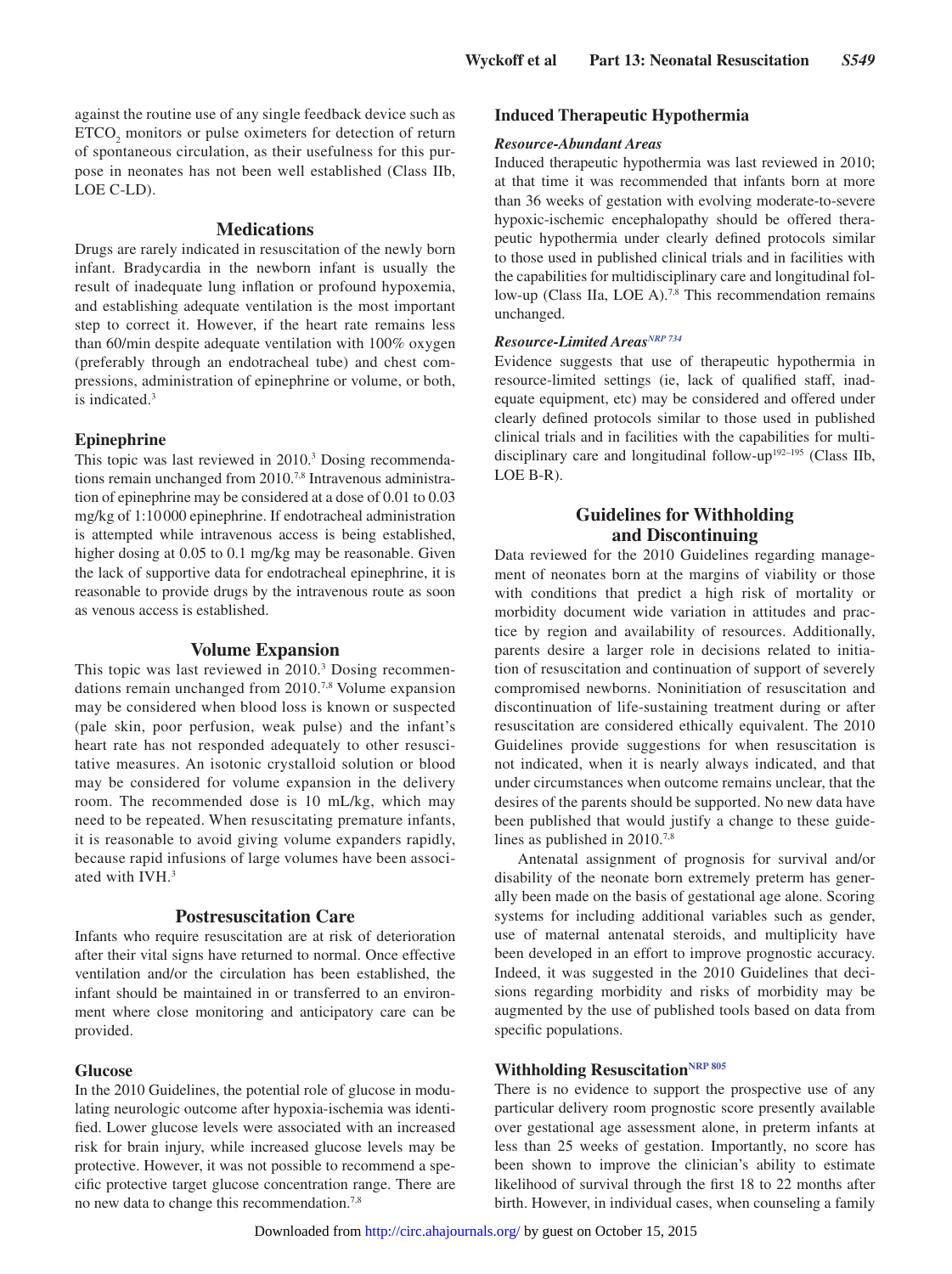and constructing a prognosis for survival at gestations below 25 weeks, it is reasonable to consider variables such as perceived accuracy of gestational age assignment, the presence or absence of chorioamnionitis, and the level of care available for location of delivery. Decisions about appropriateness of resuscitation below 25 weeks of gestation will be influenced by region-specific guidelines. In making this statement, a higher value was placed on the lack of evidence for a generalized prospective approach to changing important outcomes over improved retrospective accuracy and locally validated counseling policies. The most useful data for antenatal counseling provides outcome figures for infants alive at the onset of labor, not only for those born alive or admitted to a neonatal intensive care unit $196-200$  (Class IIb, LOE C-LD).

## **Discontinuing Resuscitative Efforts[NRP 896](https://volunteer.heart.org/apps/pico/Pages/PublicComment.aspx?q=896)**

An Apgar score of 0 at 10 minutes is a strong predictor of mortality and morbidity in late preterm and term infants. We suggest that, in infants with an Apgar score of 0 after 10 minutes of resuscitation, if the heart rate remains undetectable, it may be reasonable to stop assisted ventilation; however, the decision to continue or discontinue resuscitative efforts must be individualized. Variables to be considered may include whether the resuscitation was considered optimal; availability of advanced neonatal care, such as therapeutic hypothermia; specific circumstances before delivery (eg, known timing of the insult); and wishes expressed by the family $201-206$  (Class IIb, LOE C-LD).

## **Briefing/Debriefing**

This topic was last reviewed in 2010.<sup>3</sup> It is still suggested that briefing and debriefing techniques be used whenever possible for neonatal resuscitation.

## **Structure of Educational Programs to Teach Neonatal Resuscitation**

# **Instructors**<sup>NRP 867</sup>

In studies that looked at the preparation of instructors for the training of healthcare providers, there was no association between the preparation provided and instructor or learner performance.207–214 Until more research is available to clarify the optimal instructor training methodology, it is suggested that neonatal resuscitation instructors be trained using timely, objective, structured, and individually targeted verbal and/or written feedback (Class IIb, LOE C-EO).

## **Resuscitation Providers<sup>NRP 859</sup>**

The 2010 Guidelines suggested that simulation should become a standard component in neonatal resuscitation training.3,6,215 Studies that explored how frequently healthcare providers or healthcare students should train showed no differences in patient outcomes (LOE C-EO) but were able to show some advantages in psychomotor performance (LOE B-R) and knowledge and confidence (LOE C-LD) when focused training occurred every 6 months or more frequently.216–231 It is therefore suggested that neonatal resuscitation task training occur more frequently than the current 2-year interval (Class IIb, LOE B-R).

## **Disclosures**

| Part 13: Neonatal Resuscitation: 2015 Guidelines Update Writing Group Disclosures |  |  |
|-----------------------------------------------------------------------------------|--|--|
|-----------------------------------------------------------------------------------|--|--|

| <b>Writing Group Member</b> | Employment                                      | Research<br>Grant | Other Research<br>Support                                            | Speakers' Bureau/<br>Honoraria | Expert<br>Witness | Ownership<br>Interest | Consultant/<br><b>Advisory Board</b>           | Other |
|-----------------------------|-------------------------------------------------|-------------------|----------------------------------------------------------------------|--------------------------------|-------------------|-----------------------|------------------------------------------------|-------|
| Myra H. Wyckoff             | UT Southwestern<br><b>Medical School</b>        | None              | None                                                                 | None                           | None              | None                  | None                                           | None  |
| <b>Khalid Aziz</b>          | Royal Alexandra Hospital                        | None              | None                                                                 | None                           | None              | None                  | None                                           | None  |
| Marilyn B. Escobedo         | University of Oklahoma<br><b>Medical School</b> | None              | None                                                                 | None                           | None              | None                  | None                                           | None  |
| Vishal S. Kapadia           | <b>UT Southwestern</b>                          | None              | <b>Neonatal Resuscitation</b><br>Program*; NIH/NCATS<br>KL2TR001103+ | None                           | None              | None                  | None                                           | None  |
| John Kattwinkel             | University of Virginia<br><b>Health System</b>  | None              | None                                                                 | None                           | None              | None                  | None                                           | None  |
| Jeffrey M. Perlman          | Weill Cornell Medical College                   | None              | Laerdal Foundation for<br>Global Health*                             | None                           | None              | None                  | None                                           | None  |
| Wendy M. Simon              | American Academy of<br>Pediatrics               | None              | None                                                                 | None                           | None              | None                  | None                                           | None  |
| Gary M. Weiner              | University of Michigan                          | None              | None                                                                 | None                           | None              | None                  | American Academy<br>of Pediatrics†             | None  |
| Jeanette G. Zaichkin        | Self-employed                                   | None              | None                                                                 | None                           | None              | None                  | American Academy<br>of Pediatrics <sup>+</sup> | None  |

This table represents the relationships of writing group members that may be perceived as actual or reasonably perceived conflicts of interest as reported on the Disclosure Questionnaire, which all members of the writing group are required to complete and submit. A relationship is considered to be "significant" if (a) the person receives \$10000 or more during any 12-month period, or 5% or more of the person's gross income; or (b) the person owns 5% or more of the voting stock or share of the entity, or owns \$10000 or more of the fair market value of the entity. A relationship is considered to be "modest" if it is less than "significant" under the preceding definition.

\*Modest.

†Significant.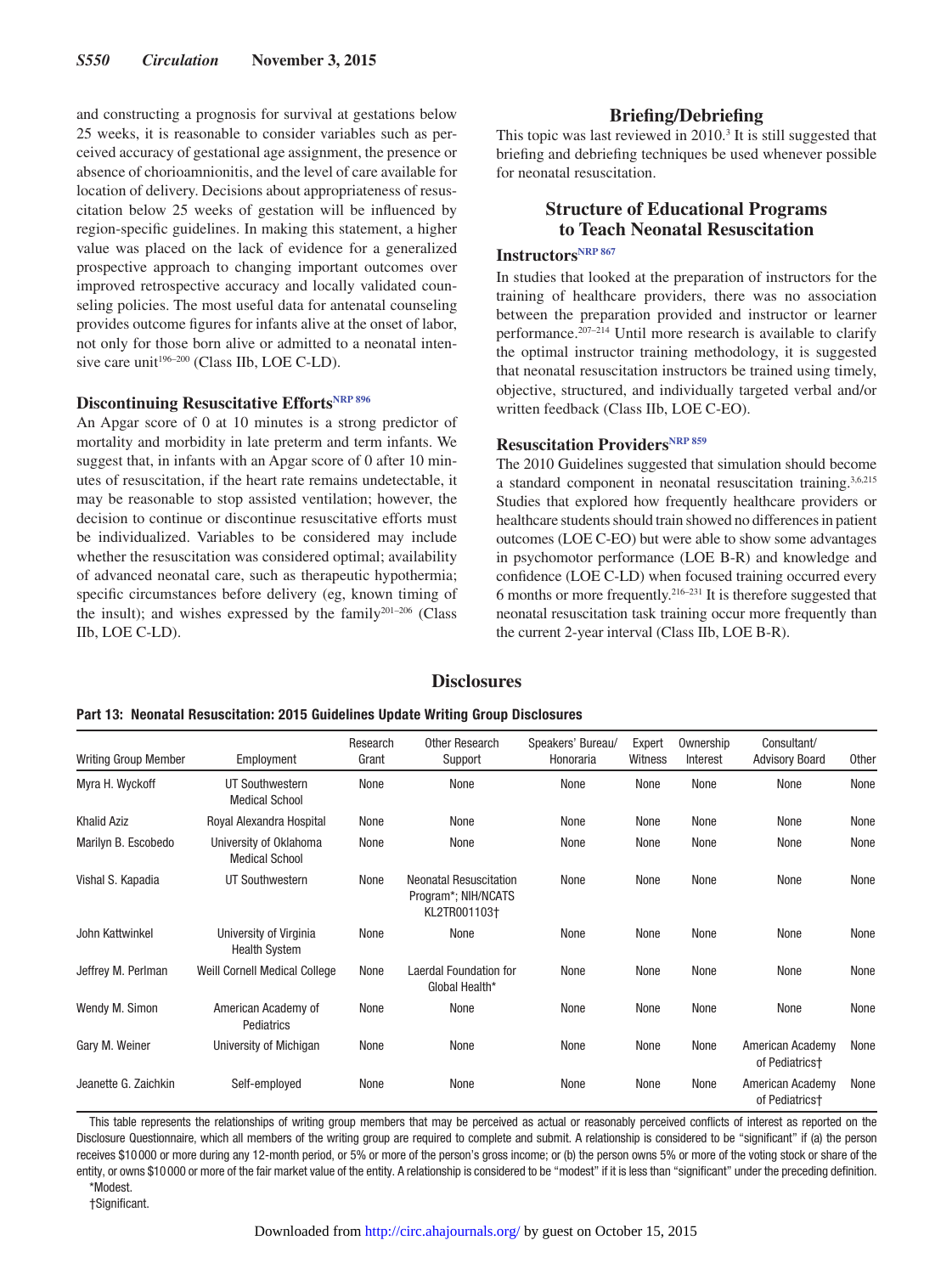# **Appendix**

### **2015 Guidelines Update: Part 13 Recommendations**

| Year Last<br>Reviewed | Topic                                                                           | Recommendation                                                                                                                                                                                                                                                                                                                                                                                                                                                                                                                                                                                                                                                                                                                 | Comments         |
|-----------------------|---------------------------------------------------------------------------------|--------------------------------------------------------------------------------------------------------------------------------------------------------------------------------------------------------------------------------------------------------------------------------------------------------------------------------------------------------------------------------------------------------------------------------------------------------------------------------------------------------------------------------------------------------------------------------------------------------------------------------------------------------------------------------------------------------------------------------|------------------|
| 2015                  | <b>Umbilical Cord Management</b>                                                | In summary, from the evidence reviewed in the 2010 CoSTR and subsequent review of<br>DCC and cord milking in preterm newborns in the 2015 ILCOR systematic review, DCC for<br>longer than 30 seconds is reasonable for both term and preterm infants who do not require<br>resuscitation at birth (Class IIa, LOE C-LD).                                                                                                                                                                                                                                                                                                                                                                                                       | new for 2015     |
| 2015                  | <b>Umbilical Cord Management</b>                                                | There is insufficient evidence to recommend an approach to cord clamping for infants who<br>require resuscitation at birth and more randomized trials involving such infants are encouraged.<br>In light of the limited information regarding the safety of rapid changes in blood volume for<br>extremely preterm infants, we suggest against the routine use of cord milking for infants born<br>at less than 29 weeks of gestation outside of a research setting. Further study is warranted<br>because cord milking may improve initial mean blood pressure, hematologic indices, and<br>reduce intracranial hemorrhage, but thus far there is no evidence for improvement in long-term<br>outcomes (Class IIb, LOE C-LD). | new for 2015     |
| 2015                  | Importance of Maintaining<br>Normal Temperature in the<br><b>Delivery Room</b>  | Preterm infants are especially vulnerable. Hypothermia is also associated with serious<br>morbidities, such as increased respiratory issues, hypoglycemia, and late-onset sepsis. Because<br>of this, admission temperature should be recorded as a predictor of outcomes as well as a<br>quality indicator (Class I, LOE B-NR).                                                                                                                                                                                                                                                                                                                                                                                               | new for 2015     |
| 2015                  | Importance of Maintaining<br>Normal Temperature in the<br><b>Delivery Room</b>  | It is recommended that the temperature of newly born nonasphyxiated infants be maintained<br>between 36.5°C and 37.5°C after birth through admission and stabilization (Class I, LOE C-LD).                                                                                                                                                                                                                                                                                                                                                                                                                                                                                                                                    | new for 2015     |
| 2015                  | <b>Interventions to Maintain</b><br>Newborn Temperature<br>in the Delivery Room | The use of radiant warmers and plastic wrap with a cap has improved but not eliminated the<br>risk of hypothermia in preterms in the delivery room. Other strategies have been introduced,<br>which include increased room temperature, thermal mattresses, and the use of warmed<br>humidified resuscitation gases. Various combinations of these strategies may be reasonable<br>to prevent hypothermia in infants born at less than 32 weeks of gestation (Class IIb, LOE B-R,<br>B-NR, C-LD).                                                                                                                                                                                                                              | updated for 2015 |
| 2015                  | <b>Interventions to Maintain</b><br>Newborn Temperature<br>in the Delivery Room | Compared with plastic wrap and radiant warmer, the addition of a thermal mattress, warmed<br>humidified gases and increased room temperature plus cap plus thermal mattress were all<br>effective in reducing hypothermia. For all the studies, hyperthermia was a concern, but harm was<br>not shown. Hyperthermia (greater than $38.0^{\circ}$ C) should be avoided due to the potential associated<br>risks (Class III: Harm, LOE C-EO).                                                                                                                                                                                                                                                                                    | updated for 2015 |
| 2015                  | <b>Warming Hypothermic</b><br><b>Newborns to Restore Normal</b><br>Temperature  | The traditional recommendation for the method of rewarming neonates who are hypothermic<br>after resuscitation has been that slower is preferable to faster rewarming to avoid complications<br>such as apnea and arrhythmias. However, there is insufficient current evidence to recommend<br>a preference for either rapid (0.5°C/h or greater) or slow rewarming (less than 0.5°C/h) of<br>unintentionally hypothermic newborns (temperature less than 36°C) at hospital admission. Either<br>approach to rewarming may be reasonable (Class IIb, LOE C-LD).                                                                                                                                                                | new for 2015     |
| 2015                  | Maintaining Normothermia in<br><b>Resource-Limited Settings</b>                 | In resource-limited settings, to maintain body temperature or prevent hypothermia during<br>transition (birth until 1 to 2 hours of life) in well newborn infants, it may be reasonable to put<br>them in a clean food-grade plastic bag up to the level of the neck and swaddle them after drying<br>(Class IIb, LOE C-LD).                                                                                                                                                                                                                                                                                                                                                                                                   | new for 2015     |
| 2015                  | Maintaining Normothermia in<br><b>Resource-Limited Settings</b>                 | Another option that may be reasonable is to nurse such newborns with skin-to-skin contact or<br>kangaroo mother care (Class IIb, LOE C-LD).                                                                                                                                                                                                                                                                                                                                                                                                                                                                                                                                                                                    | new for 2015     |
| 2015                  | Clearing the Airway When<br><b>Meconium Is Present</b>                          | However, if the infant born through meconium-stained amniotic fluid presents with poor muscle<br>tone and inadequate breathing efforts, the initial steps of resuscitation should be completed<br>under the radiant warmer. PPV should be initiated if the infant is not breathing or the heart rate<br>is less than 100/min after the initial steps are completed. Routine intubation for tracheal suction<br>in this setting is not suggested, because there is insufficient evidence to continue recommending<br>this practice (Class IIb, LOE C-LD).                                                                                                                                                                       | updated for 2015 |
| 2015                  | Assessment of Heart Rate                                                        | During resuscitation of term and preterm newborns, the use of 3-lead ECG for the rapid and<br>accurate measurement of the newborn's heart rate may be reasonable (Class IIb, LOE C-LD).                                                                                                                                                                                                                                                                                                                                                                                                                                                                                                                                        | new for 2015     |
| 2015                  | Administration of Oxygen in<br>Preterm Infants                                  | In all studies, irrespective of whether air or high oxygen (including 100%) was used to initiate<br>resuscitation, most infants were in approximately 30% oxygen by the time of stabilization.<br>Resuscitation of preterm newborns of less than 35 weeks of gestation should be initiated with<br>low oxygen (21% to 30%), and the oxygen concentration should be titrated to achieve preductal<br>oxygen saturation approximating the interquartile range measured in healthy term infants after<br>vaginal birth at sea level (Class I, LOE B-R).                                                                                                                                                                           | new for 2015     |
|                       |                                                                                 |                                                                                                                                                                                                                                                                                                                                                                                                                                                                                                                                                                                                                                                                                                                                | (Continued)      |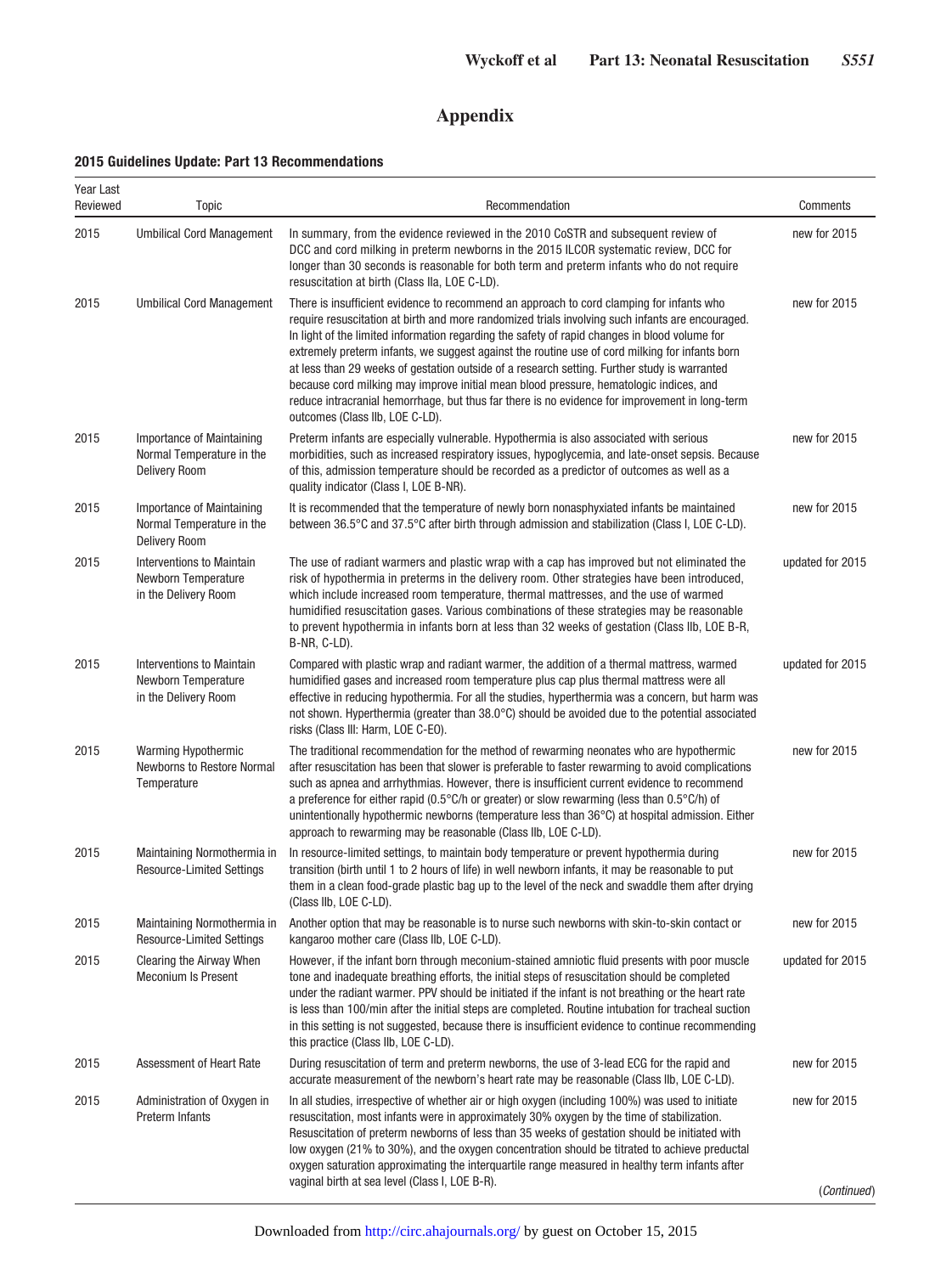## **2015 Guidelines Update: Part 13 Recommendations,** *Continued*

| Year Last<br>Reviewed | Topic                                                                | Recommendation                                                                                                                                                                                                                                                                                                                                                                                                                                                                                                                                                                                                                              | Comments         |
|-----------------------|----------------------------------------------------------------------|---------------------------------------------------------------------------------------------------------------------------------------------------------------------------------------------------------------------------------------------------------------------------------------------------------------------------------------------------------------------------------------------------------------------------------------------------------------------------------------------------------------------------------------------------------------------------------------------------------------------------------------------|------------------|
| 2015                  | Administration of Oxygen                                             | Initiating resuscitation of preterm newborns with high oxygen (65% or greater) is not<br>recommended (Class III: No Benefit, LOE B-R).                                                                                                                                                                                                                                                                                                                                                                                                                                                                                                      | new for 2015     |
| 2015                  | <b>Positive Pressure</b><br>Ventilation (PPV)                        | There is insufficient data regarding short and long-term safety and the most appropriate duration<br>and pressure of inflation to support routine application of sustained inflation of greater than 5<br>seconds' duration to the transitioning newborn (Class IIb, LOE B-R).                                                                                                                                                                                                                                                                                                                                                              | new for 2015     |
| 2015                  | <b>Positive Pressure</b><br>Ventilation (PPV)                        | In 2015, the Neonatal Resuscitation ILCOR and Guidelines Task Forces repeated their 2010<br>recommendation that, when PPV is administered to preterm newborns, approximately 5 cm H <sub>0</sub> O<br>PEEP is suggested (Class IIb, LOE B-R).                                                                                                                                                                                                                                                                                                                                                                                               | updated for 2015 |
| 2015                  | <b>Positive Pressure</b><br>Ventilation (PPV)                        | PPV can be delivered effectively with a flow-inflating bag, self-inflating bag, or T-piece<br>resuscitator (Class IIa, LOE B-R).                                                                                                                                                                                                                                                                                                                                                                                                                                                                                                            | updated for 2015 |
| 2015                  | <b>Positive Pressure</b><br>Ventilation (PPV)                        | Use of respiratory mechanics monitors have been reported to prevent excessive pressures<br>and tidal volumes and exhaled CO <sub>2</sub> monitors may help assess that actual gas exchange is<br>occurring during face-mask PPV attempts. Although use of such devices is feasible, thus far their<br>effectiveness, particularly in changing important outcomes, has not been established (Class IIb,<br>LOE C-LD).                                                                                                                                                                                                                        | new for 2015     |
| 2015                  | <b>Positive Pressure</b><br>Ventilation (PPV)                        | Laryngeal masks, which fit over the laryngeal inlet, can achieve effective ventilation in term and<br>preterm newborns at 34 weeks or more of gestation. Data are limited for their use in preterm<br>infants delivered at less than 34 weeks of gestation or who weigh less than 2000 g. A laryngeal<br>mask may be considered as an alternative to tracheal intubation if face-mask ventilation is<br>unsuccessful in achieving effective ventilation (Class IIb, LOE B-R).                                                                                                                                                               | updated for 2015 |
| 2015                  | <b>Positive Pressure</b><br>Ventilation (PPV)                        | A laryngeal mask is recommended during resuscitation of term and preterm newborns at 34<br>weeks or more of gestation when tracheal intubation is unsuccessful or is not feasible (Class I,<br>LOE C-EO).                                                                                                                                                                                                                                                                                                                                                                                                                                   | updated for 2015 |
| 2015                  | <b>CPAP</b>                                                          | Based on this evidence, spontaneously breathing preterm infants with respiratory distress may<br>be supported with CPAP initially rather than routine intubation for administering PPV (Class IIb,<br>LOE $B-R$ ).                                                                                                                                                                                                                                                                                                                                                                                                                          | updated for 2015 |
| 2015                  | <b>Chest Compressions</b>                                            | Compressions are delivered on the lower third of the sternum to a depth of approximately one<br>third of the anterior-posterior diameter of the chest (Class IIb, LOE C-LD).                                                                                                                                                                                                                                                                                                                                                                                                                                                                | updated for 2015 |
| 2015                  | <b>Chest Compressions</b>                                            | Because the 2-thumb technique generates higher blood pressures and coronary perfusion<br>pressure with less rescuer fatigue, the 2 thumb–encircling hands technique is suggested as the<br>preferred method (Class IIb, LOE C-LD).                                                                                                                                                                                                                                                                                                                                                                                                          | updated for 2015 |
| 2015                  | <b>Chest Compressions</b>                                            | It is still suggested that compressions and ventilations be coordinated to avoid simultaneous<br>delivery. The chest should be allowed to re-expand fully during relaxation, but the rescuer's<br>thumbs should not leave the chest. The Neonatal Resuscitation ILCOR and Guidelines Task Forces<br>continue to support use of a 3:1 ratio of compressions to ventilation, with 90 compressions<br>and 30 breaths to achieve approximately 120 events per minute to maximize ventilation at an<br>achievable rate (Class IIa, LOE C-LD).                                                                                                    | updated for 2015 |
| 2015                  | <b>Chest Compressions</b>                                            | A 3:1 compression-to-ventilation ratio is used for neonatal resuscitation where compromise of<br>gas exchange is nearly always the primary cause of cardiovascular collapse, but rescuers may<br>consider using higher ratios (eg. 15:2) if the arrest is believed to be of cardiac origin (Class IIb,<br>LOE C-EO).                                                                                                                                                                                                                                                                                                                        | updated for 2015 |
| 2015                  | <b>Chest Compressions</b>                                            | The Neonatal Guidelines Writing Group endorses increasing the oxygen concentration to 100%<br>whenever chest compressions are provided (Class IIa, LOE C-EO).                                                                                                                                                                                                                                                                                                                                                                                                                                                                               | new for 2015     |
| 2015                  | <b>Chest Compressions</b>                                            | To reduce the risks of complications associated with hyperoxia the supplementary oxygen<br>concentration should be weaned as soon as the heart rate recovers (Class I, LOE C-LD).                                                                                                                                                                                                                                                                                                                                                                                                                                                           | new for 2015     |
| 2015                  | <b>Chest Compressions</b>                                            | The current measure for determining successful progress in neonatal resuscitation is to<br>assess the heart rate response. Other devices, such as end-tidal CO <sub>2</sub> monitoring and pulse<br>oximetry, may be useful techniques to determine when return of spontaneous circulation<br>occurs. However, in asystolic/bradycardic neonates, we suggest against the routine use of<br>any single feedback device such as ETCO <sub>2</sub> monitors or pulse oximeters for detection of return<br>of spontaneous circulation, as their usefulness for this purpose in neonates has not been well<br>established (Class IIb, LOE C-LD). | new for 2015     |
| 2015                  | Induced Therapeutic<br>Hypothermia Resource-<br><b>Limited Areas</b> | Evidence suggests that use of therapeutic hypothermia in resource-limited settings (ie, lack of<br>qualified staff, inadequate equipment, etc) may be considered and offered under clearly defined<br>protocols similar to those used in published clinical trials and in facilities with the capabilities for<br>multidisciplinary care and longitudinal follow-up (Class IIb, LOE-B-R).                                                                                                                                                                                                                                                   | new for 2015     |
|                       |                                                                      |                                                                                                                                                                                                                                                                                                                                                                                                                                                                                                                                                                                                                                             | (Continued)      |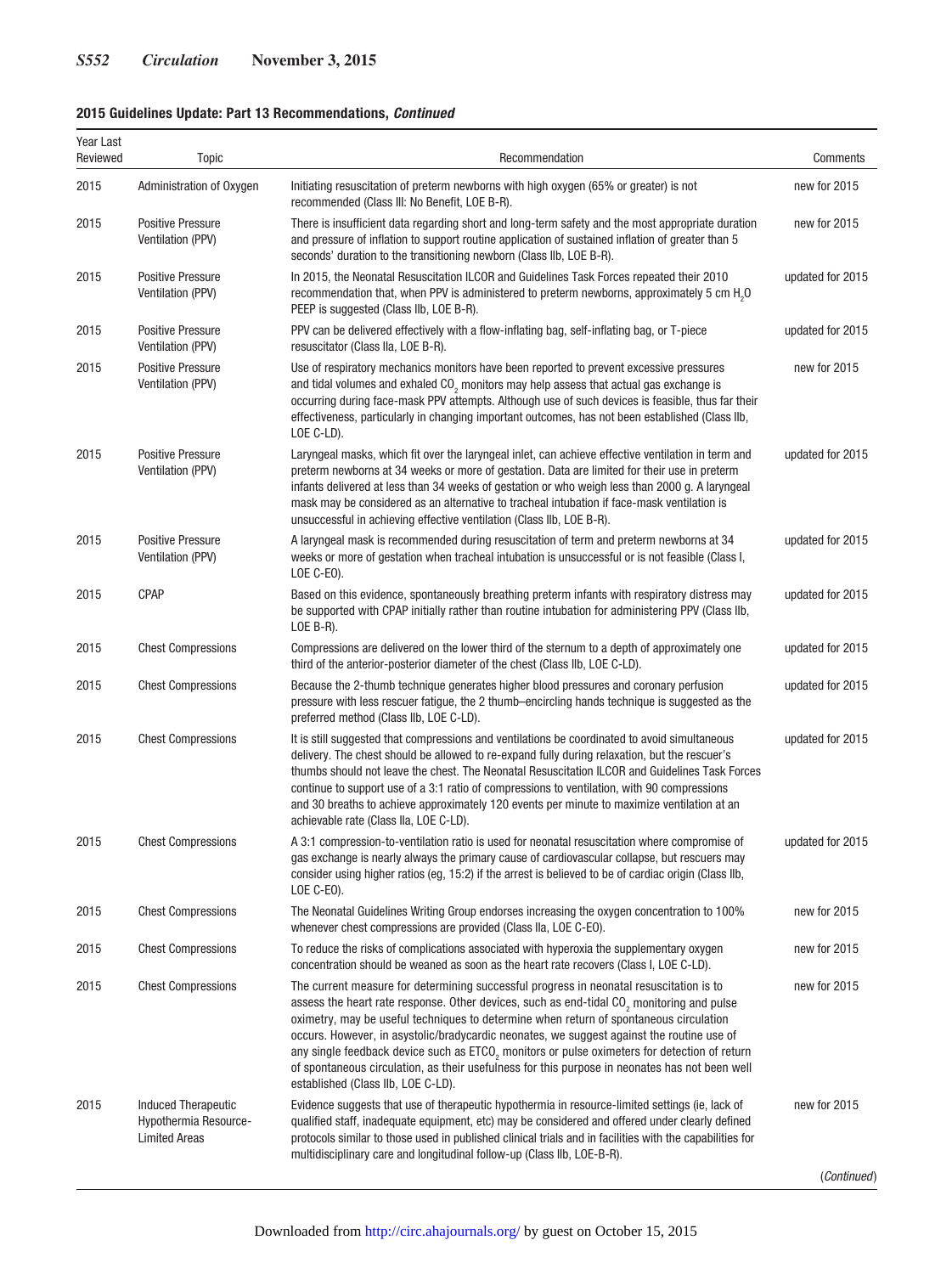### **2015 Guidelines Update: Part 13 Recommendations,** *Continued*

| Year Last<br>Reviewed | Topic                                                                                              | Recommendation                                                                                                                                                                                                                                                                                                                                                                                                                                                                                                                                                                                                                                                                                                                                                                                                                                                                                                                                                                   | Comments                |
|-----------------------|----------------------------------------------------------------------------------------------------|----------------------------------------------------------------------------------------------------------------------------------------------------------------------------------------------------------------------------------------------------------------------------------------------------------------------------------------------------------------------------------------------------------------------------------------------------------------------------------------------------------------------------------------------------------------------------------------------------------------------------------------------------------------------------------------------------------------------------------------------------------------------------------------------------------------------------------------------------------------------------------------------------------------------------------------------------------------------------------|-------------------------|
| 2015                  | Guidelines for Withholding<br>and Discontinuing                                                    | However, in individual cases, when counseling a family and constructing a prognosis for survival<br>at gestations below 25 weeks, it is reasonable to consider variables such as perceived accuracy<br>of gestational age assignment, the presence or absence of chorioamnionitis, and the level of<br>care available for location of delivery. It is also recognized that decisions about appropriateness<br>of resuscitation below 25 weeks of gestation will be influenced by region-specific guidelines.<br>In making this statement, a higher value was placed on the lack of evidence for a generalized<br>prospective approach to changing important outcomes over improved retrospective accuracy<br>and locally validated counseling policies. The most useful data for antenatal counseling provides<br>outcome figures for infants alive at the onset of labor, not only for those born alive or admitted to<br>a neonatal intensive care unit (Class IIb, LOE C-LD). | new for 2015            |
| 2015                  | Guidelines for Withholding<br>and Discontinuing                                                    | We suggest that, in infants with an Apgar score of 0 after 10 minutes of resuscitation, if the<br>heart rate remain undetectable, it may be reasonable to stop assisted ventilations; however,<br>the decision to continue or discontinue resuscitative efforts must be individualized. Variables<br>to be considered may include whether the resuscitation was considered optimal; availability of<br>advanced neonatal care, such as therapeutic hypothermia; specific circumstances before delivery<br>(eg, known timing of the insult); and wishes expressed by the family (Class IIb, LOE C-LD).                                                                                                                                                                                                                                                                                                                                                                            | updated for 2015        |
| 2015                  | <b>Structure of Educational</b><br>Programs to Teach Neonatal<br><b>Resuscitation: Instructors</b> | Until more research is available to clarify the optimal instructor training methodology, it is<br>suggested that neonatal resuscitation instructors be trained using timely, objective, structured,<br>and individually targeted verbal and/or written feedback (Class IIb, LOE C-EO).                                                                                                                                                                                                                                                                                                                                                                                                                                                                                                                                                                                                                                                                                           | new for 2015            |
| 2015                  | <b>Structure of Educational</b><br>Programs to Teach Neonatal<br><b>Resuscitation: Providers</b>   | Studies that explored how frequently healthcare providers or healthcare students should train<br>showed no differences in patient outcomes (LOE C-EO) but were able to show some advantages<br>in psychomotor performance (LOE B-R) and knowledge and confidence (LOE C-LD) when focused<br>training occurred every 6 months or more frequently. It is therefore suggested that neonatal<br>resuscitation task training occur more frequently than the current 2-year interval (Class IIb, LOE<br>B-R, LOE C-EO, LOE C-LD).                                                                                                                                                                                                                                                                                                                                                                                                                                                      | new for 2015            |
|                       |                                                                                                    | The following recommendations were not reviewed in 2015. For more information, see the 2010 AHA Guidelines for CPR and ECC, "Part 15: Neonatal Resuscitation."                                                                                                                                                                                                                                                                                                                                                                                                                                                                                                                                                                                                                                                                                                                                                                                                                   |                         |
| 2010                  | <b>Temperature Control</b>                                                                         | All resuscitation procedures, including endotracheal intubation, chest compression, and insertion<br>of intravenous lines, can be performed with these temperature-controlling interventions in place<br>(Class IIb, LOE C).                                                                                                                                                                                                                                                                                                                                                                                                                                                                                                                                                                                                                                                                                                                                                     | not reviewed in<br>2015 |
| 2010                  | Clearing the Airway When<br>Amniotic Fluid Is Clear                                                | Suctioning immediately after birth, whether with a bulb syringe or suction catheter, may be<br>considered only if the airway appears obstructed or if PPV is required (Class IIb, LOE C).                                                                                                                                                                                                                                                                                                                                                                                                                                                                                                                                                                                                                                                                                                                                                                                        | not reviewed in<br>2015 |
| 2010                  | Assessment of Oxygen<br>Need and Administration of<br>Oxygen                                       | It is recommended that oximetry be used when resuscitation can be anticipated, when PPV is<br>administered, when central cyanosis persists beyond the first 5 to 10 minutes of life, or when<br>supplementary oxygen is administered (Class I, LOE B).                                                                                                                                                                                                                                                                                                                                                                                                                                                                                                                                                                                                                                                                                                                           | not reviewed in<br>2015 |
| 2010                  | Administration of Oxygen in<br><b>Term Infants</b>                                                 | It is reasonable to initiate resuscitation with air (21% oxygen at sea level; Class IIb, LOE C).                                                                                                                                                                                                                                                                                                                                                                                                                                                                                                                                                                                                                                                                                                                                                                                                                                                                                 | not reviewed in<br>2015 |
| 2010                  | Administration of Oxygen in<br><b>Term Infants</b>                                                 | Supplementary oxygen may be administered and titrated to achieve a preductal oxygen saturation<br>approximating the interguartile range measured in healthy term infants after vaginal birth at sea<br>level (Class IIb, LOE B).                                                                                                                                                                                                                                                                                                                                                                                                                                                                                                                                                                                                                                                                                                                                                 | not reviewed in<br>2015 |
| 2010                  | Initial Breaths and Assisted<br>Ventilation                                                        | Inflation pressure should be monitored; an initial inflation pressure of 20 cm H <sub>2</sub> O may be<br>effective, but $\geq$ 30 to 40 cm H <sub>2</sub> O may be required in some term babies without spontaneous<br>ventilation (Class IIb, LOE C).                                                                                                                                                                                                                                                                                                                                                                                                                                                                                                                                                                                                                                                                                                                          | not reviewed in<br>2015 |
| 2010                  | Initial Breaths and Assisted<br>Ventilation                                                        | In summary, assisted ventilation should be delivered at a rate of 40 to 60 breaths per minute to<br>promptly achieve or maintain a heart rate of 100 per minute (Class IIb, LOE C).                                                                                                                                                                                                                                                                                                                                                                                                                                                                                                                                                                                                                                                                                                                                                                                              | not reviewed in<br>2015 |
| 2010                  | <b>Assisted-Ventilation Devices</b>                                                                | Target inflation pressures and long inspiratory times are more consistently achieved in<br>mechanical models when T-piece devices are used rather than bags, although the clinical<br>implications of these findings are not clear (Class IIb, LOE C).                                                                                                                                                                                                                                                                                                                                                                                                                                                                                                                                                                                                                                                                                                                           | not reviewed in<br>2015 |
| 2010                  | <b>Assisted-Ventilation Devices</b>                                                                | Resuscitators are insensitive to changes in lung compliance, regardless of the device being used<br>(Class IIb, LOE C).                                                                                                                                                                                                                                                                                                                                                                                                                                                                                                                                                                                                                                                                                                                                                                                                                                                          | not reviewed in<br>2015 |
| 2010                  | <b>Endotracheal Tube</b><br>Placement                                                              | Although last reviewed in 2010, exhaled $CO2$ detection remains the most reliable method of<br>confirmation of endotracheal tube placement (Class IIa, LOE B).                                                                                                                                                                                                                                                                                                                                                                                                                                                                                                                                                                                                                                                                                                                                                                                                                   | not reviewed in<br>2015 |
| 2010                  | <b>Chest Compressions</b>                                                                          | Respirations, heart rate, and oxygenation should be reassessed periodically, and coordinated<br>chest compressions and ventilations should continue until the spontaneous heart rate is <60 per<br>minute (Class IIb, LOE C).                                                                                                                                                                                                                                                                                                                                                                                                                                                                                                                                                                                                                                                                                                                                                    | not reviewed in<br>2015 |

(Continued)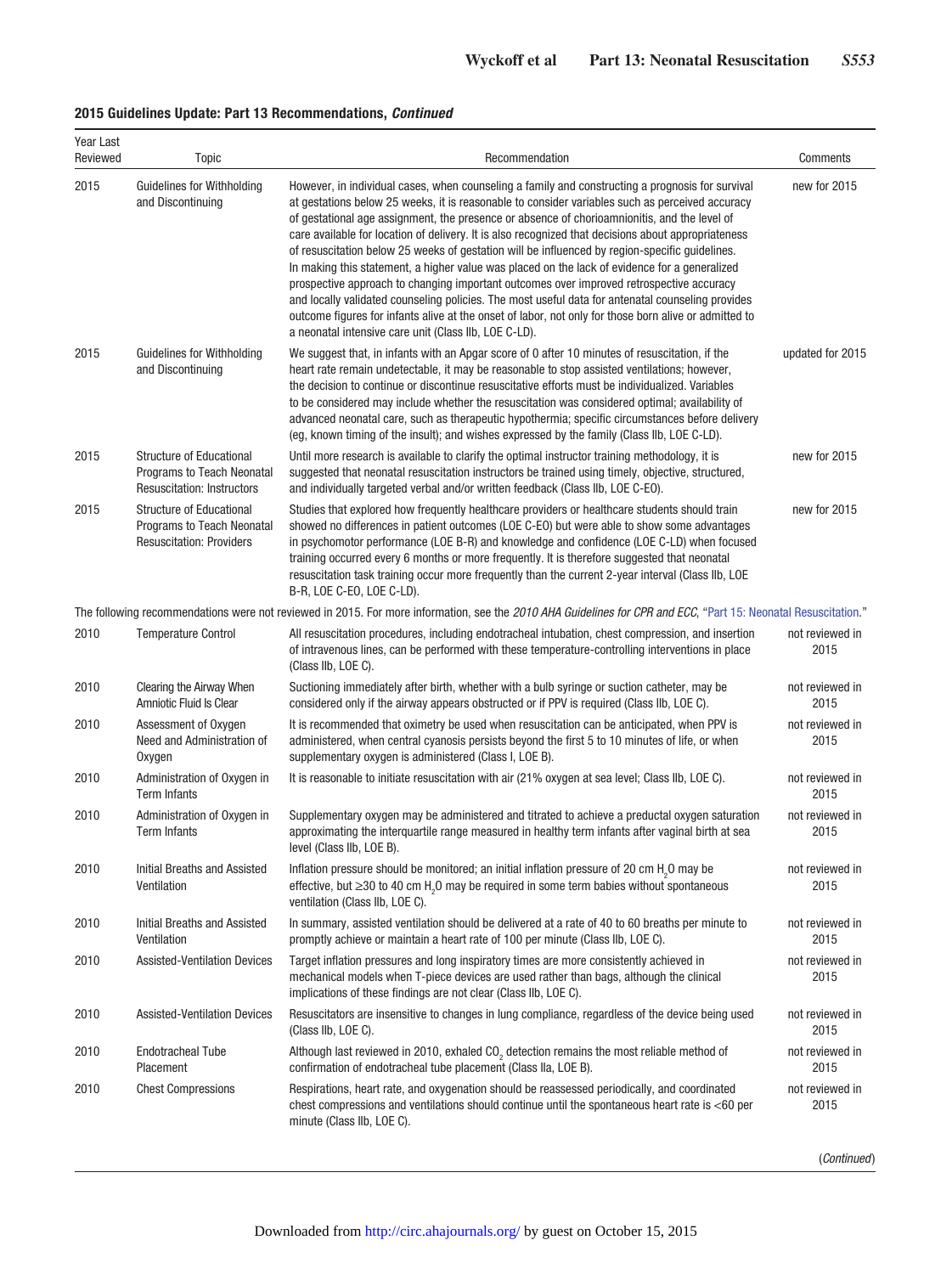#### **2015 Guidelines Update: Part 13 Recommendations,** *Continued*

| Year Last<br>Reviewed | Topic                                                                        | Recommendation                                                                                                                                                                                                                                                                                                                                                                                                                                                               | Comments                |
|-----------------------|------------------------------------------------------------------------------|------------------------------------------------------------------------------------------------------------------------------------------------------------------------------------------------------------------------------------------------------------------------------------------------------------------------------------------------------------------------------------------------------------------------------------------------------------------------------|-------------------------|
| 2010                  | Epinephrine                                                                  | Dosing recommendations remain unchanged from 2010. Intravenous administration of<br>epinephrine may be considered at a dose of 0.01 to 0.03 mg/kg of 1:10 000 epinephrine. If an<br>endotracheal administration route is attempted while intravenous access is being established,<br>higher dosing will be needed at 0.05 to 0.1 mg/kg (Class IIb, LOE C).                                                                                                                   | not reviewed in<br>2015 |
| 2010                  | Epinephrine                                                                  | Given the lack of supportive data for endotracheal epinephrine, it is reasonable to provide drugs<br>by the intravenous route as soon as venous access is established (Class IIb, LOE C).                                                                                                                                                                                                                                                                                    | not reviewed in<br>2015 |
| 2010                  | <b>Volume Expansion</b>                                                      | Volume expansion may be considered when blood loss is known or suspected (pale skin,<br>poor perfusion, weak pulse) and the infant's heart rate has not responded adequately to other<br>resuscitative measures (Class IIb, LOE C).                                                                                                                                                                                                                                          | not reviewed in<br>2015 |
| 2010                  | <b>Volume Expansion</b>                                                      | An isotonic crystalloid solution or blood may be useful for volume expansion in the delivery room<br>(Class IIb, LOE C).                                                                                                                                                                                                                                                                                                                                                     | not reviewed in<br>2015 |
| 2010                  | <b>Volume Expansion</b>                                                      | The recommended dose is 10 mL/kg, which may need to be repeated. When resuscitating<br>premature infants, care should be taken to avoid giving volume expanders rapidly, because rapid<br>infusions of large volumes have been associated with IVH (Class IIb, LOE C).                                                                                                                                                                                                       | not reviewed in<br>2015 |
| 2010                  | <b>Induced Therapeutic</b><br>Hypothermia Resource-<br><b>Abundant Areas</b> | Induced therapeutic hypothermia was last reviewed in 2010; at that time it was recommended<br>that infants born at more than 36 weeks of gestation with evolving moderate-to-severe hypoxic-<br>ischemic encephalopathy should be offered therapeutic hypothermia under clearly defined<br>protocols similar to those used in published clinical trials and in facilities with the capabilities for<br>multidisciplinary care and longitudinal follow-up (Class IIa, LOE A). | not reviewed in<br>2015 |
| 2010                  | Guidelines for Withholding<br>and Discontinuing                              | The 2010 Guidelines provide suggestions for when resuscitation is not indicated, when it is nearly<br>always indicated, and that under circumstances when outcome remains unclear, that the desires<br>of the parents should be supported (Class IIb, LOE C).                                                                                                                                                                                                                | not reviewed in<br>2015 |
| 2010                  | Briefing/Debriefing                                                          | It is still suggested that briefing and debriefing techniques be used whenever possible for<br>neonatal resuscitation (Class IIb, LOE C).                                                                                                                                                                                                                                                                                                                                    | not reviewed in<br>2015 |

#### **References**

- 1. Perlman JM, Wyllie J, Kattwinkel J, Wyckoff MH, Aziz K, Guinsburg R, Kim HS, Liley HG, Mildenhall L, Simon WM, Szyld E, Tamura M, Velaphi S; on behalf of the Neonatal Resuscitation Chapter Collaborators. Part 7: neonatal resuscitation: 2015 International Consensus on Cardiopulmonary Resuscitation and Emergency Cardiovascular Care Science With Treatment Recommendations. *Circulation*. 2015;132(suppl 1):S204–S241. doi: 10.1161/CIR.0000000000000276.
- 2. Wyllie J, Perlman JM, Kattwinkel J, Wyckoff MH, Aziz K, Guinsburg R, Kim HS, Liley HG, Mildenhall L, Simon WM, Szyld E, Tamura M, Velaphi S; on behalf of the Neonatal Resuscitation Chapter Collaborators. Part 7: neonatal resuscitation: 2015 International Consensus on Cardiopulmonary Resuscitation and Emergency Cardiovascular Care Science With Treatment Recommendations. *Resuscitation*. 2015. In press.
- 3. Kattwinkel J, Perlman JM, Aziz K, Colby C, Fairchild K, Gallagher J, Hazinski MF, Halamek LP, Kumar P, Little G, McGowan JE, Nightengale B, Ramirez MM, Ringer S, Simon WM, Weiner GM, Wyckoff M, Zaichkin J. Part 15: neonatal resuscitation: 2010 American Heart Association Guidelines for Cardiopulmonary Resuscitation and Emergency Cardiovascular Care. *Circulation*. 2010;122(suppl 3):S909–S919. doi: 10.1161/CIRCULATIONAHA.110.971119.
- 4. Barber CA, Wyckoff MH. Use and efficacy of endotracheal versus intravenous epinephrine during neonatal cardiopulmonary resuscitation in the delivery room. *Pediatrics*. 2006;118:1028–1034. doi: 10.1542/peds.2006-0416.
- 5. Aziz K, Chadwick M, Baker M, Andrews W. Ante- and intra-partum factors that predict increased need for neonatal resuscitation. *Resuscitation*. 2008;79:444–452. doi: 10.1016/j.resuscitation.2008.08.004.
- 6. Zaichkin J, ed. *Instructor Manual for Neonatal Resuscitation*. Chicago, IL: American Academy of Pediatrics;2011.
- 7. Perlman JM, Wyllie J, Kattwinkel J, Atkins DL, Chameides L, Goldsmith JP, Guinsburg R, Hazinski MF, Morley C, Richmond S, Simon WM, Singhal N, Szyld E, Tamura M, Velaphi S; Neonatal Resuscitation Chapter Collaborators. Part 11: neonatal resuscitation: 2010 International Consensus on Cardiopulmonary Resuscitation and Emergency Cardiovascular Care Science With Treatment Recommendations. *Circulation*. 2010;122(suppl2): S516–S538. doi: 10.1161/CIRCULATIONAHA.110.971127.
- 8. Wyllie J, Perlman JM, Kattwinkel J, Atkins DL, Chameides L, Goldsmith JP, Guinsburg R, Hazinski MF, Morley C, Richmond S, Simon WM, Singhal N, Szyld E, Tamura M, Velaphi S; Neonatal Resuscitation Chapter

Collaborators. Part 11: neonatal resuscitation: 2010 International Consensus on Cardiopulmonary Resuscitation and Emergency Cardiovascular Care Science With Treatment Recommendations. *Resuscitation*. 2010;81 suppl 1:e260–e287. doi: 10.1016/j.resuscitation.2010.08.029.

- Committee Opinion No.543: Timing of umbilical cord clamping after birth. *Obstet Gynecol*. 2012;120:1522–1526.
- 10. American Academy of Pediatrics. Statement of endorsement: timing of umbilical cord clamping after birth. *Pediatrics*. 2013;131:e1323.
- 11. Hosono S, Mugishima H, Fujita H, Hosono A, Minato M, Okada T, Takahashi S, Harada K. Umbilical cord milking reduces the need for red cell transfusions and improves neonatal adaptation in infants born at less than 29 weeks' gestation: a randomised controlled trial. *Arch Dis Child Fetal Neonatal Ed*. 2008;93:F14–F19. doi: 10.1136/adc.2006.108902.
- 12. Katheria AC, Leone TA, Woelkers D, Garey DM, Rich W, Finer NN. The effects of umbilical cord milking on hemodynamics and neonatal outcomes in premature neonates. *J Pediatr*. 2014;164:1045–1050.e1. doi: 10.1016/j.jpeds.2014.01.024.
- 13. March MI, Hacker MR, Parson AW, Modest AM, de Veciana M. The effects of umbilical cord milking in extremely preterm infants: a randomized controlled trial. *J Perinatol*. 2013;33:763–767. doi: 10.1038/jp.2013.70.
- 14. Budin P. *The Nursling. The Feeding and Hygiene of Premature and Full-term Infants. Translation by WJ Maloney*. London: The Caxton Publishing Co;1907.
- 15. A Abd-El Hamid S, Badr-El Din MM, Dabous NI, Saad KM. Effect of the use of a polyethylene wrap on the morbidity and mortality of very low birth weight infants in Alexandria University Children's Hospital. *J Egypt Public Health Assoc*. 2012;87:104–108.
- 16. Acolet D, Elbourne D, McIntosh N, Weindling M, Korkodilos M, Haviland J, Modder J, Macintosh M; Confidential Enquiry Into Maternal and Child Health. Project 27/28: inquiry into quality of neonatal care and its effect on the survival of infants who were born at 27 and 28 weeks in England, Wales, and Northern Ireland. *Pediatrics*. 2005;116:1457–1465. doi: 10.1542/peds.2004-2691.
- 17. Bateman DA, O'Bryan L, Nicholas SW, Heagarty MC. Outcome of unattended out-of-hospital births in Harlem. *Arch Pediatr Adolesc Med*. 1994;148:147–152.
- 18. Bhoopalam PS, Watkinson M. Babies born before arrival at hospital. *Br J Obstet Gynaecol*. 1991;98:57–64.
- 19. Boo NY, Guat-Sim Cheah I; Malaysian National Neonatal Registry. Admission hypothermia among VLBW infants in Malaysian NICUs. *J Trop Pediatr*. 2013;59:447–452. doi: 10.1093/tropej/fmt051.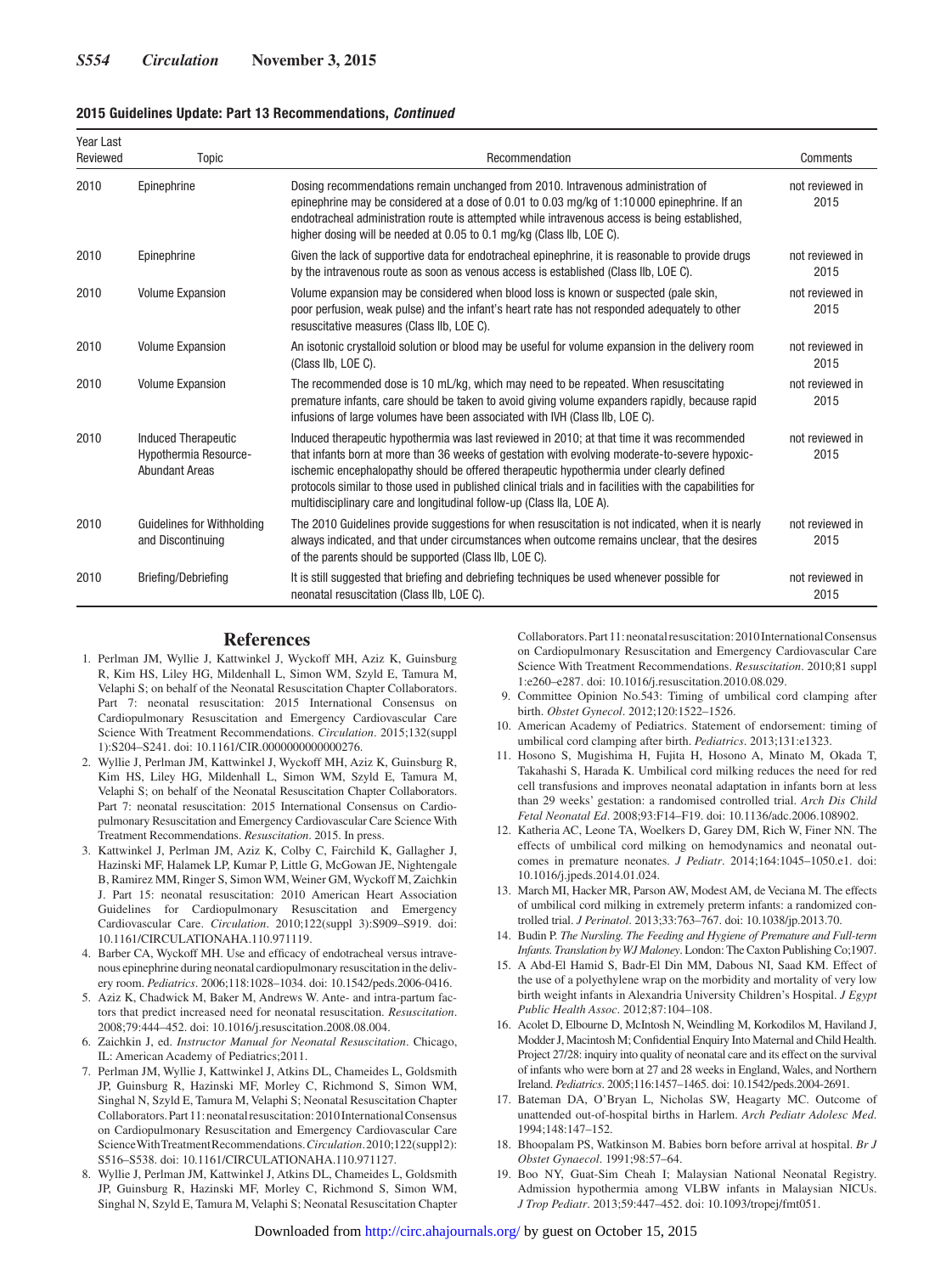- 20. Buetow KC, Kelein SW. Effects of maintenenance of "normal" skin temperature on survival of infants of low birth weight. *Pediatr*. 1964;33:163–169.
- 21. Costeloe K, Hennessy E, Gibson AT, Marlow N, Wilkinson AR. The EPICure study: outcomes to discharge from hospital for infants born at the threshold of viability. *Pediatrics*. 2000;106:659–671.
- 22. Costeloe KL, Hennessy EM, Haider S, Stacey F, Marlow N, Draper ES. Short term outcomes after extreme preterm birth in England: comparison of two birth cohorts in 1995 and 2006 (the EPICure studies). *BMJ*. 2012;345:e7976.
- 23. da Mota Silveira SM, Gonçalves de Mello MJ, de Arruda Vidal S, de Frias PG, Cattaneo A. Hypothermia on admission: a risk factor for death in newborns referred to the Pernambuco Institute of Mother and Child Health. *J Trop Pediatr*. 2003;49:115–120.
- 24. Daga AS, Daga SR, Patole SK. Determinants of death among admissions to intensive care unit for newborns. *J Trop Pediatr*. 1991;37:53–56.
- 25. de Almeida MF, Guinsburg R, Sancho GA, Rosa IR, Lamy ZC, Martinez FE, da Silva RP, Ferrari LS, de Souza Rugolo LM, Abdallah VO, Silveira Rde C; Brazilian Network on Neonatal Research. Hypothermia and early neonatal mortality in preterm infants. *J Pediatr*. 2014;164:271–5.e1. doi: 10.1016/j.jpeds.2013.09.049.
- 26. García-Muñoz Rodrigo F, Rivero Rodríguez S, Siles Quesada C. [Hypothermia risk factors in the very low weight newborn and associated morbidity and mortality in a neonatal care unit]. *An Pediatr (Barc)*. 2014;80:144–150. doi: 10.1016/j.anpedi.2013.06.029.
- 27. Harms K, Osmers R, Kron M, Schill M, Kuhn W, Speer CP, Schröter W. [Mortality of premature infants 1980-1990: analysis of data from the Göttingen perinatal center]. *Z Geburtshilfe Perinatol*. 1994;198:126–133.
- 28. Hazan J, Maag U, Chessex P. Association between hypothermia and mortality rate of premature infants–revisited. *Am J Obstet Gynecol*. 1991;164(1 pt 1):111–112.
- 29. Jones P, Alberti C, Julé L, Chabernaud JL, Lodé N, Sieurin A, Dauger S. Mortality in out-of-hospital premature births. *Acta Paediatr*. 2011;100:181–187. doi: 10.1111/j.1651-2227.2010.02003.x.
- 30. Kalimba E, Ballot D. Survival of extremely low-birth-weight infants. *South African Journal of Child Health*. 2013;7:13–16.
- 31. Kambarami R, Chidede O. Neonatal hypothermia levels and risk factors for mortality in a tropical country. *Cent Afr J Med*. 2003;49:103–106.
- 32. Kent AL, Williams J. Increasing ambient operating theatre temperature and wrapping in polyethylene improves admission temperature in premature infants. *J Paediatr Child Health*. 2008;44:325–331. doi: 10.1111/j.1440-1754.2007.01264.x.
- 33. Laptook AR, Salhab W, Bhaskar B; Neonatal Research Network. Admission temperature of low birth weight infants: predictors and associated morbidities. *Pediatrics*. 2007;119:e643–e649. doi: 10.1542/ peds.2006-0943.
- 34. Lee HC, Ho QT, Rhine WD. A quality improvement project to improve admission temperatures in very low birth weight infants. *J Perinatol*. 2008;28:754–758. doi: 10.1038/jp.2008.92.
- 35. Levi S, Taylor W, Robinson LE, Levy LI. Analysis of morbidity and outcome of infants weighing less than 800 grams at birth. *South Med J*. 1984;77:975–978.
- 36. Manani M, Jegatheesan P, DeSandre G, Song D, Showalter L, Govindaswami B. Elimination of admission hypothermia in preterm very low-birth-weight infants by standardization of delivery room management. *Perm J*. 2013;17:8–13. doi: 10.7812/TPP/12-130.
- 37. Manji KP, Kisenge R. Neonatal hypothermia on admission to a special care unit in Dar-es-Salaam, Tanzania: a cause for concern. *Cent Afr J Med*. 2003;49:23–27.
- 38. Mathur NB, Krishnamurthy S, Mishra TK. Evaluation of WHO classification of hypothermia in sick extramural neonates as predictor of fatality. *J Trop Pediatr*. 2005;51:341–345. doi: 10.1093/tropej/fmi049.
- 39. Miller SS, Lee HC, Gould JB. Hypothermia in very low birth weight infants: distribution, risk factors and outcomes. *J Perinatol*. 2011;31 suppl 1:S49–S56. doi: 10.1038/jp.2010.177.
- 40. Mullany LC, Katz J, Khatry SK, LeClerq SC, Darmstadt GL, Tielsch JM. Risk of mortality associated with neonatal hypothermia in southern Nepal. *Arch Pediatr Adolesc Med*. 2010;164:650–656. doi: 10.1001/ archpediatrics.2010.103.
- 41. Nayeri F, Nili F. Hypothermia at birth and its associated complications in newborn infants: a follow-up study. *Iran J Public Health*. 2006;35:48–52.
- 42. Obladen M, Heemann U, Hennecke KH, Hanssler L. [Causes of neonatal mortality 1981-1983: a regional analysis]. *Z Geburtshilfe Perinatol*. 1985;189:181–187.
- 43. Ogunlesi TA, Ogunfowora OB, Adekanmbi FA, Fetuga BM, Olanrewaju DM. Point-of-admission hypothermia among high-risk Nigerian newborns. *BMC Pediatr*. 2008;8:40. doi: 10.1186/1471-2431-8-40.
- 44. Pal DK, Manandhar DS, Rajbhandari S, Land JM, Patel N, de L Costello AM. Neonatal hypoglycaemia in Nepal 1. Prevalence and risk factors. *Arch Dis Child Fetal Neonatal Ed*. 2000;82:F46–F51.
- 45. Shah S, Zemichael O, Meng HD. Factors associated with mortality and length of stay in hospitalised neonates in Eritrea, Africa: a cross-sectional study. *BMJ Open*. 2012;2. doi: 10.1136/bmjopen-2011-000792.
- 46. Singh A, Yadav A, Singh A. Utilization of postnatal care for newborns and its association with neonatal mortality in India: an analytical appraisal. *BMC Pregnancy Childbirth*. 2012;12:33. doi: 10.1186/1471-2393-12-33.
- 47. Sodemann M, Nielsen J, Veirum J, Jakobsen MS, Biai S, Aaby P. Hypothermia of newborns is associated with excess mortality in the first 2 months of life in Guinea-Bissau, West Africa. *Trop Med Int Health*. 2008;13:980–986. doi: 10.1111/j.1365-3156.2008.02113.x.
- 48. Stanley FJ, Alberman EV. Infants of very low birthweight. I: Perinatal factors affecting survival. *Dev Med Child Neurol*. 1978;20:300–312.
- 49. Wyckoff MH, Perlman JM. Effective ventilation and temperature control are vital to outborn resuscitation. *Prehosp Emerg Care*. 2004;8:191–195.
- 50. Bartels DB, Kreienbrock L, Dammann O, Wenzlaff P, Poets CF. Population based study on the outcome of small for gestational age newborns. *Arch Dis Child Fetal Neonatal Ed*. 2005;90:F53–F59. doi: 10.1136/ adc.2004.053892.
- 51. Carroll PD, Nankervis CA, Giannone PJ, Cordero L. Use of polyethylene bags in extremely low birth weight infant resuscitation for the prevention of hypothermia. *J Reprod Med*. 2010;55:9–13.
- 52. Gleissner M, Jorch G, Avenarius S. Risk factors for intraventricular hemorrhage in a birth cohort of 3721 premature infants. *J Perinat Med*. 2000;28:104–110. doi: 10.1515/JPM.2000.013.
- 53. Herting E, Speer CP, Harms K, Robertson B, Curstedt T, Halliday HL, Compagnone D, Gefeller O, McClure G, Reid M. Factors influencing morbidity and mortality in infants with severe respiratory distress syndrome treated with single or multiple doses of a natural porcine surfactant. *Biol Neonate*. 1992;61 suppl 1:26–30.
- 54. Van de Bor M, Van Bel F, Lineman R, Ruys JH. Perinatal factors and periventricular-intraventricular hemorrhage in preterm infants. *Am J Dis Child*. 1986;140:1125–1130.
- 55. DeMauro SB, Douglas E, Karp K, Schmidt B, Patel J, Kronberger A, Scarboro R, Posencheg M. Improving delivery room management for very preterm infants. *Pediatrics*. 2013;132:e1018–e1025. doi: 10.1542/ peds.2013-0686.
- 56. Harms K, Herting E, Kron M, Schill M, Schiffmann H. [Importance of pre- and perinatal risk factors in respiratory distress syndrome of premature infants. A logical regression analysis of 1100 cases]. *Z Geburtshilfe Neonatol*. 1997;201:258–262.
- 57. Lee HC, Powers RJ, Bennett MV, Finer NN, Halamek LP, Nisbet C, Crockett M, Chance K, Blackney D, von Köhler C, Kurtin P, Sharek PJ. Implementation methods for delivery room management: a quality improvement comparison study. *Pediatrics*. 2014;134:e1378–e1386. doi: 10.1542/peds.2014-0863.
- 58. Reilly MC, Vohra S, Rac VE, Dunn M, Ferrelli K, Kiss A, Vincer M, Wimmer J, Zayack D, Soll RF; Vermont Oxford Network Heat Loss Prevention (HeLP) Trial Study Group. Randomized trial of occlusive wrap for heat loss prevention in preterm infants. *J Pediatr*. 2015;166:262–8.e2. doi: 10.1016/j.jpeds.2014.09.068.
- 59. Russo A, McCready M, Torres L, Theuriere C, Venturini S, Spaight M, Hemway RJ, Handrinos S, Perlmutter D, Huynh T, Grunebaum A, Perlman J. Reducing hypothermia in preterm infants following delivery. *Pediatrics*. 2014;133:e1055–e1062. doi: 10.1542/peds.2013-2544.
- 60. Zayeri F, Kazemnejad A, Ganjali M, Babaei G, Khanafshar N, Nayeri F. Hypothermia in Iranian newborns. Incidence, risk factors and related complications. *Saudi Med J*. 2005;26:1367–1371.
- 61. Anderson S, Shakya KN, Shrestha LN, Costello AM. Hypoglycaemia: a common problem among uncomplicated newborn infants in Nepal. *J Trop Pediatr*. 1993;39:273–277.
- 62. Lazić-Mitrović T, Djukić M, Cutura N, Andjelić S, Curković A, Soldo V, Radlović N. [Transitory hypothermia as early prognostic factor in term newborns with intrauterine growth retardation]. *Srp Arh Celok Lek*. 2010;138:604–608.
- 63. Lenclen R, Mazraani M, Jugie M, Couderc S, Hoenn E, Carbajal R, Blanc P, Paupe A. [Use of a polyethylene bag: a way to improve the thermal environment of the premature newborn at the delivery room]. *Arch Pediatr*. 2002;9:238–244.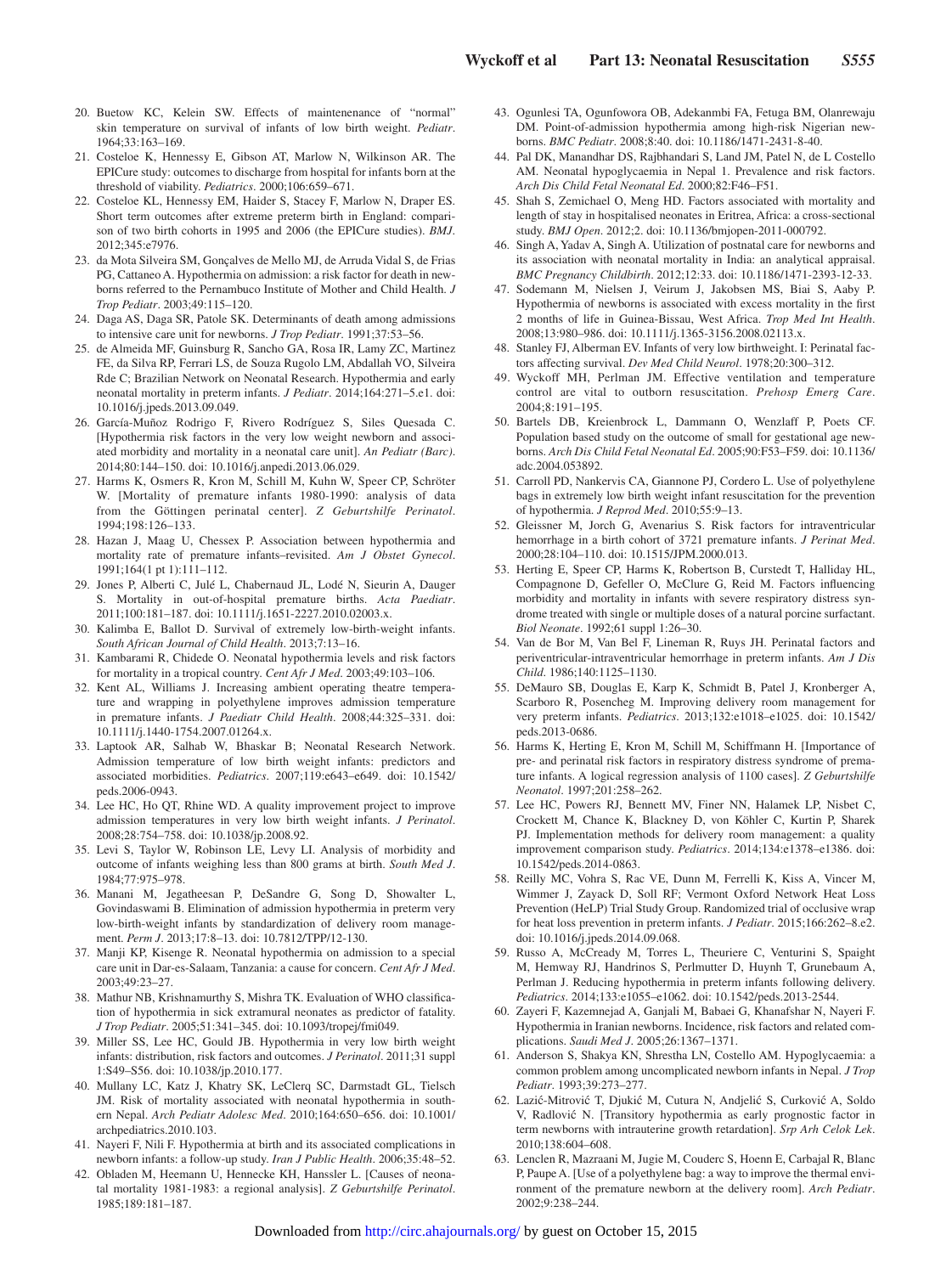- 64. Sasidharan CK, Gokul E, Sabitha S. Incidence and risk factors for neonatal hypoglycaemia in Kerala, India. *Ceylon Med J*. 2004;49:110–113.
- 65. Mullany LC. Neonatal hypothermia in low-resource settings. *Semin Perinatol*. 2010;34:426–433. doi: 10.1053/j.semperi.2010.09.007.
- 66. McCarthy LK, Molloy EJ, Twomey AR, Murphy JF, O'Donnell CP. A randomized trial of exothermic mattresses for preterm newborns in polyethylene bags. *Pediatrics*. 2013;132:e135–e141. doi: 10.1542/peds.2013-0279.
- 67. Billimoria Z, Chawla S, Bajaj M, Natarajan G. Improving admission temperature in extremely low birth weight infants: a hospital-based multiintervention quality improvement project. *J Perinat Med*. 2013;41:455– 460. doi: 10.1515/jpm-2012-0259.
- 68. Chawla S, Amaram A, Gopal SP, Natarajan G. Safety and efficacy of Trans-warmer mattress for preterm neonates: results of a randomized controlled trial. *J Perinatol*. 2011;31:780–784. doi: 10.1038/jp.2011.33.
- 69. Ibrahim CP, Yoxall CW. Use of self-heating gel mattresses eliminates admission hypothermia in infants born below 28 weeks gestation. *Eur J Pediatr*. 2010;169:795–799. doi: 10.1007/s00431-009-1113-y.
- 70. Singh A, Duckett J, Newton T, Watkinson M. Improving neonatal unit admission temperatures in preterm babies: exothermic mattresses, polythene bags or a traditional approach? *J Perinatol*. 2010;30:45–49. doi: 10.1038/jp.2009.94.
- 71. Meyer MP, Payton MJ, Salmon A, Hutchinson C, de Klerk A. A clinical comparison of radiant warmer and incubator care for preterm infants from birth to 1800 grams. *Pediatrics*. 2001;108:395–401.
- 72. te Pas AB, Lopriore E, Dito I, Morley CJ, Walther FJ. Humidified and heated air during stabilization at birth improves temperature in preterm infants. *Pediatrics*. 2010;125:e1427–e1432. doi: 10.1542/peds.2009-2656.
- 73. Pinheiro JM, Furdon SA, Boynton S, Dugan R, Reu-Donlon C, Jensen S. Decreasing hypothermia during delivery room stabilization of preterm neonates. *Pediatrics*. 2014;133:e218–e226. doi: 10.1542/peds.2013-1293.
- 74. Petrova A, Demissie K, Rhoads GG, Smulian JC, Marcella S, Ananth CV. Association of maternal fever during labor with neonatal and infant morbidity and mortality. *Obstet Gynecol*. 2001;98:20–27.
- 75. Alexander JM, McIntire DM, Leveno KJ. Chorioamnionitis and the prognosis for term infants. *Obstet Gynecol*. 1999;94:274–278.
- 76. Greenwell EA, Wyshak G, Ringer SA, Johnson LC, Rivkin MJ, Lieberman E. Intrapartum temperature elevation, epidural use, and adverse outcome in term infants. *Pediatrics*. 2012;129:e447–e454. doi: 10.1542/ peds.2010-2301.
- 77. Goetzl L, Manevich Y, Roedner C, Praktish A, Hebbar L, Townsend DM. Maternal and fetal oxidative stress and intrapartum term fever. *Am J Obstet Gynecol*. 2010;202:363.e1–363.e5. doi: 10.1016/j.ajog.2010.01.034.
- 78. Glass HC, Pham TN, Danielsen B, Towner D, Glidden D, Wu YW. Antenatal and intrapartum risk factors for seizures in term newborns: a population-based study, California 1998-2002. *J Pediatr*. 2009;154:24– 28.e1. doi: 10.1016/j.jpeds.2008.07.008.
- 79. Lieberman E, Lang J, Richardson DK, Frigoletto FD, Heffner LJ, Cohen A. Intrapartum maternal fever and neonatal outcome. *Pediatrics*. 2000;105(1 pt 1):8–13.
- 80. Lieberman E, Eichenwald E, Mathur G, Richardson D, Heffner L, Cohen A. Intrapartum fever and unexplained seizures in term infants. *Pediatrics*. 2000;106:983–988.
- 81. Badawi N, Kurinczuk JJ, Keogh JM, Alessandri LM, O'Sullivan F, Burton PR, Pemberton PJ, Stanley FJ. Intrapartum risk factors for newborn encephalopathy: the Western Australian case-control study. *BMJ*. 1998;317:1554–1558.
- 82. Impey L, Greenwood C, MacQuillan K, Reynolds M, Sheil O. Fever in labour and neonatal encephalopathy: a prospective cohort study. *BJOG*. 2001;108:594–597.
- 83. Impey LW, Greenwood CE, Black RS, Yeh PS, Sheil O, Doyle P. The relationship between intrapartum maternal fever and neonatal acidosis as risk factors for neonatal encephalopathy. *Am J Obstet Gynecol*. 2008;198:49. e1–49.e6. doi: 10.1016/j.ajog.2007.06.011.
- 84. Linder N, Fridman E, Makhoul A, Lubin D, Klinger G, Laron-Kenet T, Yogev Y, Melamed N. Management of term newborns following maternal intrapartum fever. *J Matern Fetal Neonatal Med*. 2013;26:207–210. doi: 10.3109/14767058.2012.722727.
- 85. Butwick AJ, Lipman SS, Carvalho B. Intraoperative forced air-warming during cesarean delivery under spinal anesthesia does not prevent maternal hypothermia. *Anesth Analg*. 2007;105:1413–1419, table of contents. doi: 10.1213/01.ane.0000286167.96410.27.
- 86. Fallis WM, Hamelin K, Symonds J, Wang X. Maternal and newborn outcomes related to maternal warming during cesarean delivery. *J Obstet Gynecol Neonatal Nurs*. 2006;35:324–331. doi: 10.1111/ j.1552-6909.2006.00052.x.
- 87. Horn EP, Schroeder F, Gottschalk A, Sessler DI, Hiltmeyer N, Standl T, Schulte am Esch J. Active warming during cesarean delivery. *Anesth Analg*. 2002;94:409–414, table of contents.
- 88. Woolnough M, Allam J, Hemingway C, Cox M, Yentis SM. Intraoperative fluid warming in elective caesarean section: a blinded randomised controlled trial. *Int J Obstet Anesth*. 2009;18:346–351. doi: 10.1016/j.ijoa.2009.02.009.
- 89. Yokoyama K, Suzuki M, Shimada Y, Matsushima T, Bito H, Sakamoto A. Effect of administration of pre-warmed intravenous fluids on the frequency of hypothermia following spinal anesthesia for Cesarean delivery. *J Clin Anesth*. 2009;21:242–248. doi: 10.1016/j. jclinane.2008.12.010.
- 90. Belsches TC, Tilly AE, Miller TR, Kambeyanda RH, Leadford A, Manasyan A, Chomba E, Ramani M, Ambalavanan N, Carlo WA. Randomized trial of plastic bags to prevent term neonatal hypothermia in a resource-poor setting. *Pediatrics*. 2013;132:e656–e661. doi: 10.1542/ peds.2013-0172.
- 91. Leadford AE, Warren JB, Manasyan A, Chomba E, Salas AA, Schelonka R, Carlo WA. Plastic bags for prevention of hypothermia in preterm and low birth weight infants. *Pediatrics*. 2013;132:e128–e134. doi: 10.1542/ peds.2012-2030.
- 92. Raman S, Shahla A. Temperature drop in normal term newborn infants born at the University Hospital, Kuala Lumpur. *Aust N Z J Obstet Gynaecol*. 1992;32:117–119.
- 93. Bergman NJ, Linley LL, Fawcus SR. Randomized controlled trial of skin-to-skin contact from birth versus conventional incubator for physiological stabilization in 1200- to 2199-gram newborns. *Acta Paediatr*. 2004;93:779–785.
- 94. Fardig JA. A comparison of skin-to-skin contact and radiant heaters in promoting neonatal thermoregulation. *J Nurse Midwifery*. 1980;25:19–28.
- 95. Christensson K, Siles C, Moreno L, Belaustequi A, De La Fuente P, Lagercrantz H, Puyol P, Winberg J. Temperature, metabolic adaptation and crying in healthy full-term newborns cared for skin-to-skin or in a cot. *Acta Paediatr*. 1992;81:488–493.
- 96. Christensson K. Fathers can effectively achieve heat conservation in healthy newborn infants. *Acta Paediatr*. 1996;85:1354–1360.
- 97. Bystrova K, Widström AM, Matthiesen AS, Ransjö-Arvidson AB, Welles-Nyström B, Wassberg C, Vorontsov I, Uvnäs-Moberg K. Skinto-skin contact may reduce negative consequences of "the stress of being born": a study on temperature in newborn infants, subjected to different ward routines in St. Petersburg. *Acta Paediatr*. 2003;92:320–326.
- 98. Gouchon S, Gregori D, Picotto A, Patrucco G, Nangeroni M, Di Giulio P. Skin-to-skin contact after cesarean delivery: an experimental study. *Nurs Res*. 2010;59:78–84. doi: 10.1097/NNR.0b013e3181d1a8bc.
- 99. Marín Gabriel MA, Llana Martín I, López Escobar A, Fernández Villalba E, Romero Blanco I, Touza Pol P. Randomized controlled trial of early skin-to-skin contact: effects on the mother and the newborn. *Acta Paediatr*. 2010;99:1630–1634. doi: 10.1111/j.1651- 2227.2009.01597.x.
- 100. Nimbalkar SM, Patel VK, Patel DV, Nimbalkar AS, Sethi A, Phatak A. Effect of early skin-to-skin contact following normal delivery on incidence of hypothermia in neonates more than 1800 g: randomized control trial. *J Perinatol*. 2014;34:364–368. doi: 10.1038/jp.2014.15.
- 101. Gungor S, Kurt E, Teksoz E, Goktolga U, Ceyhan T, Baser I. Oronasopharyngeal suction versus no suction in normal and term infants delivered by elective cesarean section: a prospective randomized controlled trial. *Gynecol Obstet Invest*. 2006;61:9–14. doi: 10.1159/ 000087604.
- 102. Waltman PA, Brewer JM, Rogers BP, May WL. Building evidence for practice: a pilot study of newborn bulb suctioning at birth. *J Midwifery Womens Health*. 2004;49:32–38. doi: 10.1016/j.jmwh.2003.10.003.
- 103. Carrasco M, Martell M, Estol PC. Oronasopharyngeal suction at birth: effects on arterial oxygen saturation. *J Pediatr*. 1997;130:832–834.
- 104. Perlman JM, Volpe JJ. Suctioning in the preterm infant: effects on cerebral blood flow velocity, intracranial pressure, and arterial blood pressure. *Pediatrics*. 1983;72:329–334.
- 105. Simbruner G, Coradello H, Fodor M, Havelec L, Lubec G, Pollak A. Effect of tracheal suction on oxygenation, circulation, and lung mechanics in newborn infants. *Arch Dis Child*. 1981;56:326–330.
- 106. Vain NE, Szyld EG, Prudent LM, Wiswell TE, Aguilar AM, Vivas NI. Oropharyngeal and nasopharyngeal suctioning of meconiumstained neonates before delivery of their shoulders: multicentre, randomised controlled trial. *Lancet*. 2004;364:597–602. doi: 10.1016/ S0140-6736(04)16852-9.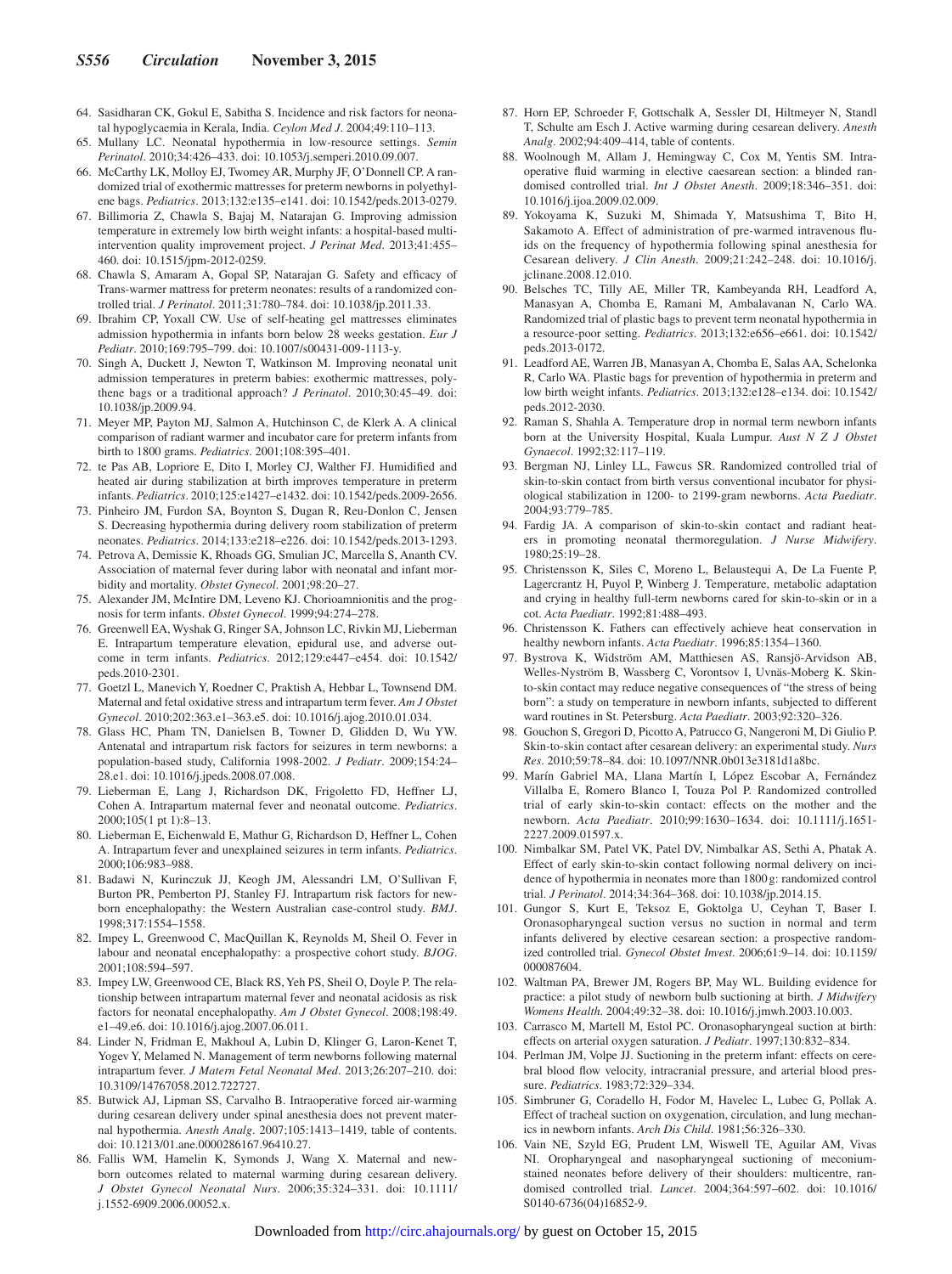- 107. Al Takroni AM, Parvathi CK, Mendis KB, Hassan S, Reddy I, Kudair HA. Selective tracheal suctioning to prevent meconium aspiration syndrome. *Int J Gynaecol Obstet*. 1998;63:259–263.
- 108. Chettri S, Adhisivam B, Bhat BV. Endotracheal suction for nonvigorous neonates born through meconium stained amniotic fluid: a randomized controlled trial. *J Pediatr*. 2015;166:1208–1213.e1. doi: 10.1016/j. jpeds.2014.12.076.
- 109. Davis RO, Philips JB 3rd, Harris BA Jr, Wilson ER, Huddleston JF. Fatal meconium aspiration syndrome occurring despite airway management considered appropriate. *Am J Obstet Gynecol*. 1985;151:731–736.
- 110. Dooley SL, Pesavento DJ, Depp R, Socol ML, Tamura RK, Wiringa KS. Meconium below the vocal cords at delivery: correlation with intrapartum events. *Am J Obstet Gynecol*. 1985;153:767–770.
- 111. Hageman JR, Conley M, Francis K, Stenske J, Wolf I, Santi V, Farrell EE. Delivery room management of meconium staining of the amniotic fluid and the development of meconium aspiration syndrome. *J Perinatol*. 1988;8:127–131.
- 112. Manganaro R, Mamì C, Palmara A, Paolata A, Gemelli M. Incidence of meconium aspiration syndrome in term meconium-stained babies managed at birth with selective tracheal intubation. *J Perinat Med*. 2001;29:465–468. doi: 10.1515/JPM.2001.065.
- 113. Peng TC, Gutcher GR, Van Dorsten JP. A selective aggressive approach to the neonate exposed to meconium-stained amniotic fluid. *Am J Obstet Gynecol*. 1996;175:296–301; discussion 301.
- 114. Rossi EM, Philipson EH, Williams TG, Kalhan SC. Meconium aspiration syndrome: intrapartum and neonatal attributes. *Am J Obstet Gynecol*. 1989;161:1106–1110.
- 115. Suresh GK, Sarkar S. Delivery room management of infants born through thin meconium stained liquor. *Indian Pediatr*. 1994;31:1177–1181.
- 116. Yoder BA. Meconium-stained amniotic fluid and respiratory complications: impact of selective tracheal suction. *Obstet Gynecol*. 1994;83:77–84.
- 117. Kamlin CO, O'Donnell CP, Everest NJ, Davis PG, Morley CJ. Accuracy of clinical assessment of infant heart rate in the delivery room. *Resuscitation*. 2006;71:319–321. doi: 10.1016/j.resuscitation.2006.04.015.
- 118. Dawson JA, Saraswat A, Simionato L, Thio M, Kamlin CO, Owen LS, Schmölzer GM, Davis PG. Comparison of heart rate and oxygen saturation measurements from Masimo and Nellcor pulse oximeters in newly born term infants. *Acta Paediatr*. 2013;102:955–960. doi: 10.1111/ apa.12329.
- 119. Kamlin CO, Dawson JA, O'Donnell CP, Morley CJ, Donath SM, Sekhon J, Davis PG. Accuracy of pulse oximetry measurement of heart rate of newborn infants in the delivery room. *J Pediatr*. 2008;152:756–760. doi: 10.1016/j.jpeds.2008.01.002.
- 120. Katheria A, Rich W, Finer N. Electrocardiogram provides a continuous heart rate faster than oximetry during neonatal resuscitation. *Pediatrics*. 2012;130:e1177–e1181. doi: 10.1542/peds.2012-0784.
- 121. Mizumoto H, Tomotaki S, Shibata H, Ueda K, Akashi R, Uchio H, Hata D. Electrocardiogram shows reliable heart rates much earlier than pulse oximetry during neonatal resuscitation. *Pediatr Int*. 2012;54:205–207. doi: 10.1111/j.1442-200X.2011.03506.x.
- 122. van Vonderen JJ, Hooper SB, Kroese JK, Roest AA, Narayen IC, van Zwet EW, te Pas AB. Pulse oximetry measures a lower heart rate at birth compared with electrocardiography. *J Pediatr*. 2015;166:49–53. doi: 10.1016/j.jpeds.2014.09.015.
- 123. Mariani G, Dik PB, Ezquer A, Aguirre A, Esteban ML, Perez C, Fernandez Jonusas S, Fustiñana C. Pre-ductal and post-ductal O2 saturation in healthy term neonates after birth. *J Pediatr*. 2007;150:418–421. doi: 10.1016/j.jpeds.2006.12.015.
- 124. Armanian AM, Badiee Z. Resuscitation of preterm newborns with low concentration oxygen versus high concentration oxygen. *J Res Pharm Pract*. 2012;1:25–29. doi: 10.4103/2279-042X.99674.
- 125. Kapadia VS, Chalak LF, Sparks JE, Allen JR, Savani RC, Wyckoff MH. Resuscitation of preterm neonates with limited versus high oxygen strategy. *Pediatrics*. 2013;132:e1488–e1496. doi: 10.1542/peds.2013-0978.
- 126. Lundstrøm KE, Pryds O, Greisen G. Oxygen at birth and prolonged cerebral vasoconstriction in preterm infants. *Arch Dis Child Fetal Neonatal Ed*. 1995;73:F81–F86.
- 127. Rabi Y, Singhal N, Nettel-Aguirre A. Room-air versus oxygen administration for resuscitation of preterm infants: the ROAR study. *Pediatrics*. 2011;128:e374–e381. doi: 10.1542/peds.2010-3130.
- 128. Rook D, Schierbeek H, Vento M, Vlaardingerbroek H, van der Eijk AC, Longini M, Buonocore G, Escobar J, van Goudoever JB, Vermeulen MJ. Resuscitation of preterm infants with different inspired oxygen fractions. *J Pediatr*. 2014;164:1322–6.e3. doi: 10.1016/j.jpeds.2014.02.019.
- 129. Vento M, Moro M, Escrig R, Arruza L, Villar G, Izquierdo I, Roberts LJ 2nd, Arduini A, Escobar JJ, Sastre J, Asensi MA. Preterm resuscitation with low oxygen causes less oxidative stress, inflammation, and chronic lung disease. *Pediatrics*. 2009;124:e439–e449. doi: 10.1542/ peds.2009-0434.
- 130. Wang CL, Anderson C, Leone TA, Rich W, Govindaswami B, Finer NN. Resuscitation of preterm neonates by using room air or 100% oxygen. *Pediatrics*. 2008;121:1083–1089. doi: 10.1542/peds.2007-1460.
- 131. Klingenberg C, Sobotka KS, Ong T, Allison BJ, Schmölzer GM, Moss TJ, Polglase GR, Dawson JA, Davis PG, Hooper SB. Effect of sustained inflation duration; resuscitation of near-term asphyxiated lambs. *Arch Dis Child Fetal Neonatal Ed*. 2013;98:F222–F227. doi: 10.1136/ archdischild-2012-301787.
- 132. te Pas AB, Siew M, Wallace MJ, Kitchen MJ, Fouras A, Lewis RA, Yagi N, Uesugi K, Donath S, Davis PG, Morley CJ, Hooper SB. Effect of sustained inflation length on establishing functional residual capacity at birth in ventilated premature rabbits. *Pediatr Res*. 2009;66:295–300. doi: 10.1203/PDR.0b013e3181b1bca4.
- 133. Harling AE, Beresford MW, Vince GS, Bates M, Yoxall CW. Does sustained lung inflation at resuscitation reduce lung injury in the preterm infant? *Arch Dis Child Fetal Neonatal Ed*. 2005;90:F406–F410. doi: 10.1136/adc.2004.059303.
- 134. Lindner W, Högel J, Pohlandt F. Sustained pressure-controlled inflation or intermittent mandatory ventilation in preterm infants in the delivery room? A randomized, controlled trial on initial respiratory support via nasopharyngeal tube. *Acta Paediatr*. 2005;94:303–309.
- 135. Lista G, Boni L, Scopesi F, Mosca F, Trevisanuto D, Messner H, Vento G, Magaldi R, Del Vecchio A, Agosti M, Gizzi C, Sandri F, Biban P, Bellettato M, Gazzolo D, Boldrini A, Dani C; SLI Trial Investigators. Sustained lung inflation at birth for preterm infants: a randomized clinical trial. *Pediatrics*. 2015;135:e457–e464. doi: 10.1542/peds.2014-1692.
- 136. Lindner W, Vossbeck S, Hummler H, Pohlandt F. Delivery room management of extremely low birth weight infants: spontaneous breathing or intubation? *Pediatrics*. 1999;103(5 pt 1):961–967.
- 137. Lista G, Fontana P, Castoldi F, Cavigioli F, Dani C. Does sustained lung inflation at birth improve outcome of preterm infants at risk for respiratory distress syndrome? *Neonatology*. 2011;99:45–50. doi: 10.1159/000298312.
- 138. Dawson JA, Schmölzer GM, Kamlin CO, Te Pas AB, O'Donnell CP, Donath SM, Davis PG, Morley CJ. Oxygenation with T-piece versus self-inflating bag for ventilation of extremely preterm infants at birth: a randomized controlled trial. *J Pediatr*. 2011;158:912–918.e1. doi: 10.1016/j.jpeds.2010.12.003.
- 139. Szyld E, Aguilar A, Musante GA, Vain N, Prudent L, Fabres J, Carlo WA; Delivery Room Ventilation Devices Trial Group. Comparison of devices for newborn ventilation in the delivery room. *J Pediatr*. 2014;165: 234–239.e3. doi: 10.1016/j.jpeds.2014.02.035.
- 140. Dawson JA, Gerber A, Kamlin CO, Davis PG, Morley CJ. Providing PEEP during neonatal resuscitation: which device is best? *J Paediatr Child Health*. 2011;47:698–703. doi: 10.1111/j.1440-1754.2011.02036.x.
- 141. Morley CJ, Dawson JA, Stewart MJ, Hussain F, Davis PG. The effect of a PEEP valve on a Laerdal neonatal self-inflating resuscitation bag. *J Paediatr Child Health*. 2010;46:51–56. doi: 10.1111/ j.1440-1754.2009.01617.x.
- 142. Bennett S, Finer NN, Rich W, Vaucher Y. A comparison of three neonatal resuscitation devices. *Resuscitation*. 2005;67:113–118. doi: 10.1016/j. resuscitation.2005.02.016.
- 143. Kelm M, Proquitté H, Schmalisch G, Roehr CC. Reliability of two common PEEP-generating devices used in neonatal resuscitation. *Klin Padiatr*. 2009;221:415–418. doi: 10.1055/s-0029-1233493.
- 144. Oddie S, Wyllie J, Scally A. Use of self-inflating bags for neonatal resuscitation. *Resuscitation*. 2005;67:109–112. doi: 10.1016/j. resuscitation.2005.05.004.
- 145. Hussey SG, Ryan CA, Murphy BP. Comparison of three manual ventilation devices using an intubated mannequin. *Arch Dis Child Fetal Neonatal Ed*. 2004;89:F490–F493. doi: 10.1136/adc.2003.047712.
- 146. Finer NN, Rich W, Craft A, Henderson C. Comparison of methods of bag and mask ventilation for neonatal resuscitation. *Resuscitation*. 2001;49:299–305.
- 147. Schmölzer GM, Morley CJ, Wong C, Dawson JA, Kamlin CO, Donath SM, Hooper SB, Davis PG. Respiratory function monitor guidance of mask ventilation in the delivery room: a feasibility study. *J Pediatr*. 2012;160:377–381.e2. doi: 10.1016/j.jpeds.2011.09.017.
- 148. Kong JY, Rich W, Finer NN, Leone TA. Quantitative end-tidal carbon dioxide monitoring in the delivery room: a randomized controlled trial. *J Pediatr*. 2013;163:104–8.e1. doi: 10.1016/j.jpeds.2012.12.016.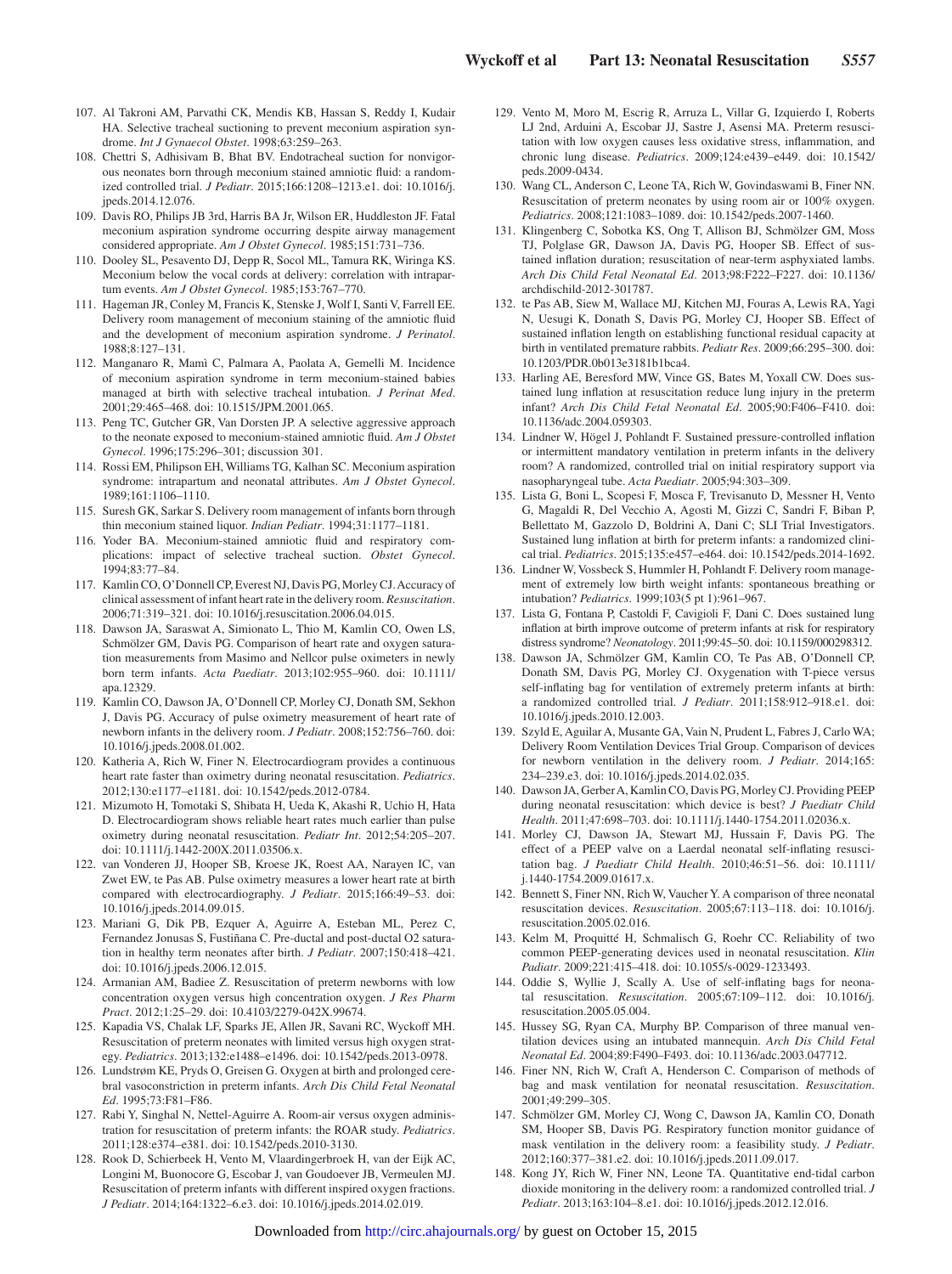- 149. Esmail N, Saleh M, et al. Laryngeal mask airway versus endotracheal intubation for Apgar score improvement in neonatal resuscitation. *Egypt J Anesth*. 2002;18:115–121.
- 150. Morley CJ, Davis PG, Doyle LW, Brion LP, Hascoet JM, Carlin JB; COIN Trial Investigators. Nasal CPAP or intubation at birth for very preterm infants. *N Engl J Med*. 2008;358:700–708. doi: 10.1056/ NEJM<sub>03</sub>072788
- 151. SUPPORT Study Group of the Eunice Kennedy Shriver NICHD Neonatal Research Network, Finer NN, Carlo WA, Walsh MC, Rich W, Gantz MG, Laptook AR, Yoder BA, Faix RG, Das A, Poole WK, Donovan EF, Newman NS, Ambalavanan N, Frantz ID 3rd, Buchter S, Sanchez PJ, Kennedy KA, Laroia N, Poindexter BB, Cotten CM, Van Meurs KP, Duara S, Narendran V, Sood BG, O'Shea TM, Bell EF, Bhandari V, Watterberg KL, Higgins RD. Early CPAP versus surfactant in extremely preterm infants. *N Engl J Med*. 2010;362:1970–1979.
- 152. Dunn MS, Kaempf J, de Klerk A, de Klerk R, Reilly M, Howard D, Ferrelli K, O'Conor J, Soll RF; Vermont Oxford Network DRM Study Group. Randomized trial comparing 3 approaches to the initial respiratory management of preterm neonates. *Pediatrics*. 2011;128:e1069– e1076. doi: 10.1542/peds.2010-3848.
- 153. Orlowski JP. Optimum position for external cardiac compression in infants and young children. *Ann Emerg Med*. 1986;15:667–673.
- 154. Phillips GW, Zideman DA. Relation of infant heart to sternum: its significance in cardiopulmonary resuscitation. *Lancet*. 1986;1:1024–1025.
- 155. Saini SS, Gupta N, Kumar P, Bhalla AK, Kaur H. A comparison of twofingers technique and two-thumbs encircling hands technique of chest compression in neonates. *J Perinatol*. 2012;32:690–694. doi: 10.1038/ jp.2011.167.
- 156. You Y. Optimum location for chest compressions during two-rescuer infant cardiopulmonary resuscitation. *Resuscitation*. 2009;80:1378– 1381. doi: 10.1016/j.resuscitation.2009.08.013.
- 157. Meyer A, Nadkarni V, Pollock A, Babbs C, Nishisaki A, Braga M, Berg RA, Ades A. Evaluation of the Neonatal Resuscitation Program's recommended chest compression depth using computerized tomography imaging. *Resuscitation*. 2010;81:544–548. doi: 10.1016/j. resuscitation.2010.01.032.
- 158. Christman C, Hemway RJ, Wyckoff MH, Perlman JM. The two-thumb is superior to the two-finger method for administering chest compressions in a manikin model of neonatal resuscitation. *Arch Dis Child Fetal Neonatal Ed*. 2011;96:F99–F101. doi: 10.1136/adc.2009.180406.
- 159. David R. Closed chest cardiac massage in the newborn infant. *Pediatrics*. 1988;81:552–554.
- 160. Dellimore K, Heunis S, Gohier F, Archer E, de Villiers A, Smith J, Scheffer C. Development of a diagnostic glove for unobtrusive measurement of chest compression force and depth during neonatal CPR. *Conf Proc IEEE Eng Med Biol Soc*. 2013;2013:350–353. doi: 10.1109/ EMBC.2013.6609509.
- 161. Dorfsman ML, Menegazzi JJ, Wadas RJ, Auble TE. Two-thumb vs. twofinger chest compression in an infant model of prolonged cardiopulmonary resuscitation. *Acad Emerg Med*. 2000;7:1077–1082.
- 162. Houri PK, Frank LR, Menegazzi JJ, Taylor R. A randomized, controlled trial of two-thumb vs two-finger chest compression in a swine infant model of cardiac arrest [see comment]. *Prehosp Emerg Care*. 1997;1:65–67.
- 163. Martin PS, Kemp AM, Theobald PS, Maguire SA, Jones MD. Do chest compressions during simulated infant CPR comply with international recommendations? *Arch Dis Child*. 2013;98:576–581. doi: 10.1136/ archdischild-2012-302583.
- 164. Martin PS, Kemp AM, Theobald PS, Maguire SA, Jones MD. Does a more "physiological" infant manikin design effect chest compression quality and create a potential for thoracic over-compression during simulated infant CPR? *Resuscitation*. 2013;84:666–671. doi: 10.1016/j. resuscitation.2012.10.005.
- 165. Martin P, Theobald P, Kemp A, Maguire S, Maconochie I, Jones M. Real-time feedback can improve infant manikin cardiopulmonary resuscitation by up to 79%–a randomised controlled trial. *Resuscitation*. 2013;84:1125–1130. doi: 10.1016/j.resuscitation.2013.03.029.
- 166. Menegazzi JJ, Auble TE, Nicklas KA, Hosack GM, Rack L, Goode JS. Two-thumb versus two-finger chest compression during CRP in a swine infant model of cardiac arrest. *Ann Emerg Med*. 1993;22:240–243.
- 167. MOYA F, JAMES LS, BURNARD ED, HANKS EC. Cardiac massage in the newborn infant through the intact chest. *Am J Obstet Gynecol*. 1962;84:798–803.
- 168. Park J, Yoon C, Lee JC, Jung JY, Kim do K, Kwak YH, Kim HC. Manikin-integrated digital measuring system for assessment of infant

cardiopulmonary resuscitation techniques. *IEEE J Biomed Health Inform*. 2014;18:1659–1667. doi: 10.1109/JBHI.2013.2288641.

- 169. Thaler MM, Stobie GH. An improved technic of external cardiac compression in infants and young children. *N Engl J Med*. 1963;269: 606–610. doi: 10.1056/NEJM196309192691204.
- 170. Todres ID, Rogers MC. Methods of external cardiac massage in the newborn infant. *J Pediatr*. 1975;86:781–782.
- 171. Udassi S, Udassi JP, Lamb MA, Theriaque DW, Shuster JJ, Zaritsky AL, Haque IU. Two-thumb technique is superior to two-finger technique during lone rescuer infant manikin CPR. *Resuscitation*. 2010;81:712–717. doi: 10.1016/j.resuscitation.2009.12.029.
- 172. Whitelaw CC, Slywka B, Goldsmith LJ. Comparison of a two-finger versus two-thumb method for chest compressions by healthcare providers in an infant mechanical model. *Resuscitation*. 2000;43:213–216.
- 173. Dannevig I, Solevåg AL, Saugstad OD, Nakstad B. Lung injury in asphyxiated newborn pigs resuscitated from cardiac arrest—the impact of supplementary oxygen, longer ventilation intervals and chest compressions at different compression-to-ventilation ratios. *Open Respir Med J*. 2012;6:89–96. doi: 10.2174/1874306401206010089.
- 174. Dannevig I, Solevåg AL, Sonerud T, Saugstad OD, Nakstad B. Brain inflammation induced by severe asphyxia in newborn pigs and the impact of alternative resuscitation strategies on the newborn central nervous system. *Pediatr Res*. 2013;73:163–170. doi: 10.1038/pr.2012.167.
- 175. Hemway RJ, Christman C, Perlman J. The 3:1 is superior to a 15:2 ratio in a newborn manikin model in terms of quality of chest compressions and number of ventilations. *Arch Dis Child Fetal Neonatal Ed*. 2013;98:F42–F45. doi: 10.1136/archdischild-2011-301334.
- 176. Solevåg AL, Dannevig I, Wyckoff M, Saugstad OD, Nakstad B. Extended series of cardiac compressions during CPR in a swine model of perinatal asphyxia. *Resuscitation*. 2010;81:1571–1576. doi: 10.1016/j. resuscitation.2010.06.007.
- 177. Solevåg AL, Dannevig I, Wyckoff M, Saugstad OD, Nakstad B. Return of spontaneous circulation with a compression:ventilation ratio of 15:2 versus 3:1 in newborn pigs with cardiac arrest due to asphyxia. *Arch Dis Child Fetal Neonatal Ed*. 2011;96:F417–F421. doi: 10.1136/ adc.2010.200386.
- 178. Solevåg AL, Madland JM, Gjærum E, Nakstad B. Minute ventilation at different compression to ventilation ratios, different ventilation rates, and continuous chest compressions with asynchronous ventilation in a newborn manikin. *Scand J Trauma Resusc Emerg Med*. 2012;20:73. doi: 10.1186/1757-7241-20-73.
- 179. Lakshminrusimha S, Steinhorn RH, Wedgwood S, Savorgnan F, Nair J, Mathew B, Gugino SF, Russell JA, Swartz DD. Pulmonary hemodynamics and vascular reactivity in asphyxiated term lambs resuscitated with 21 and 100% oxygen. *J Appl Physiol (1985)*. 2011;111:1441–1447. doi: 10.1152/japplphysiol.00711.2011.
- 180. Linner R, Werner O, Perez-de-Sa V, Cunha-Goncalves D. Circulatory recovery is as fast with air ventilation as with 100% oxygen after asphyxia-induced cardiac arrest in piglets. *Pediatr Res*. 2009;66:391– 394. doi: 10.1203/PDR.0b013e3181b3b110.
- 181. Lipinski CA, Hicks SD, Callaway CW. Normoxic ventilation during resuscitation and outcome from asphyxial cardiac arrest in rats. *Resuscitation*. 1999;42:221–229.
- 182. Perez-de-Sa V, Cunha-Goncalves D, Nordh A, Hansson S, Larsson A, Ley D, Fellman V, Werner O. High brain tissue oxygen tension during ventilation with 100% oxygen after fetal asphyxia in newborn sheep. *Pediatr Res*. 2009;65:57–61.
- 183. Solevåg AL, Dannevig I, Nakstad B, Saugstad OD. Resuscitation of severely asphyctic newborn pigs with cardiac arrest by using 21% or 100% oxygen. *Neonatology*. 2010;98:64–72. doi: 10.1159/000275560.
- 184. Temesvári P, Karg E, Bódi I, Németh I, Pintér S, Lazics K, Domoki F, Bari F. Impaired early neurologic outcome in newborn piglets reoxygenated with 100% oxygen compared with room air after pneumothorax-induced asphyxia. *Pediatr Res*. 2001;49:812–819. doi: 10.1203/00006450-200106000-00017.
- 185. Walson KH, Tang M, Glumac A, Alexander H, Manole MD, Ma L, Hsia CJ, Clark RS, Kochanek PM, Kagan VE, Bayr H. Normoxic versus hyperoxic resuscitation in pediatric asphyxial cardiac arrest: effects on oxidative stress. *Crit Care Med*. 2011;39:335–343. doi: 10.1097/ CCM.0b013e3181ffda0e.
- 186. Yeh ST, Cawley RJ, Aune SE, Angelos MG. Oxygen requirement during cardiopulmonary resuscitation (CPR) to effect return of spontaneous circulation. *Resuscitation*. 2009;80:951–955. doi: 10.1016/j. resuscitation.2009.05.001.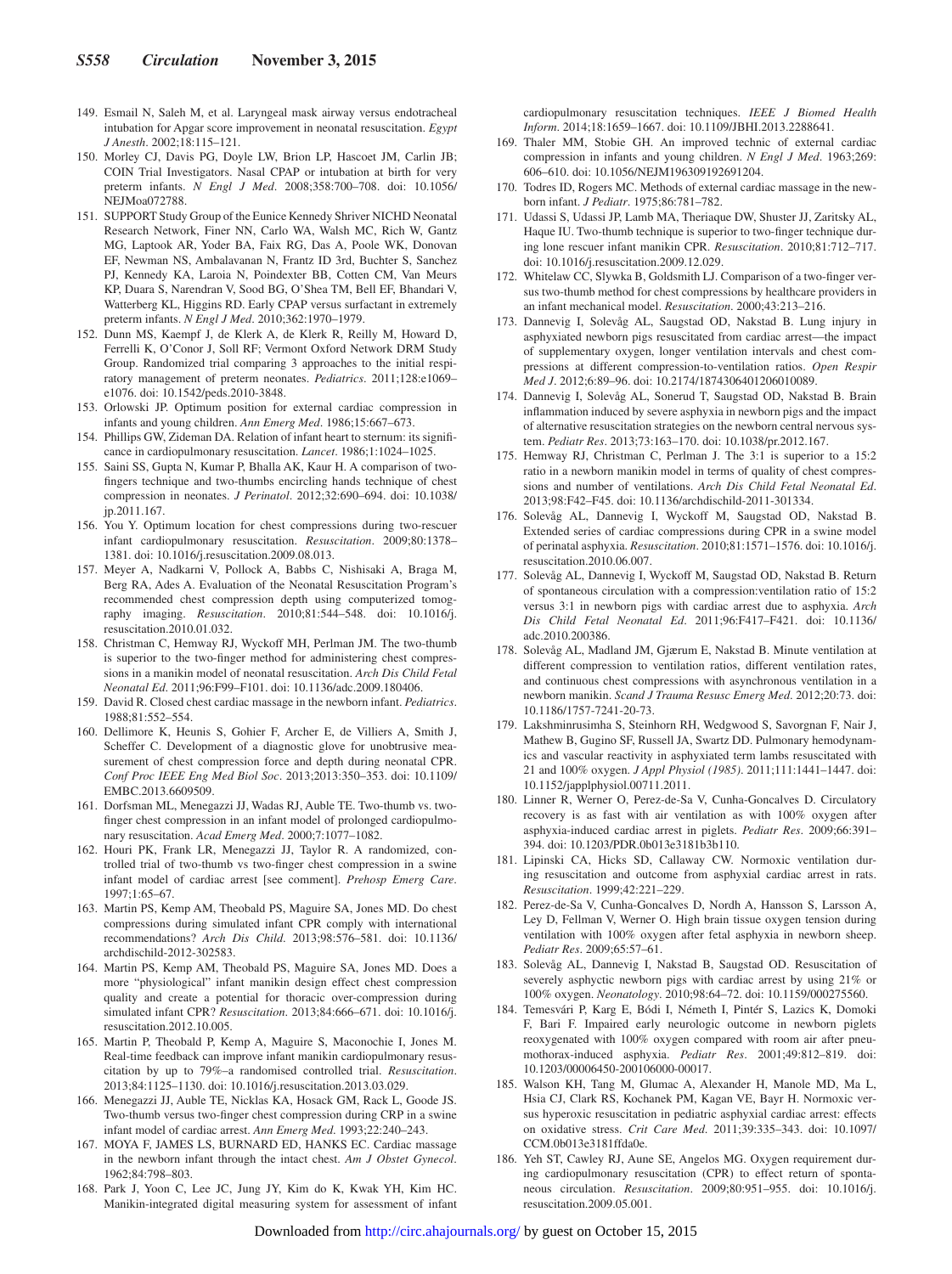- 187. Berg RA, Henry C, Otto CW, Sanders AB, Kern KB, Hilwig RW, Ewy GA. Initial end-tidal CO2 is markedly elevated during cardiopulmonary resuscitation after asphyxial cardiac arrest. *Pediatr Emerg Care*. 1996;12:245–248.
- 188. Bhende MS, Karasic DG, Menegazzi JJ. Evaluation of an end-tidal CO2 detector during cardiopulmonary resuscitation in a canine model for pediatric cardiac arrest. *Pediatr Emerg Care*. 1995;11:365–368.
- 189. Bhende MS, Thompson AE. Evaluation of an end-tidal CO2 detector during pediatric cardiopulmonary resuscitation. *Pediatrics*. 1995;95:395–399.
- 190. Bhende MS, Karasic DG, Karasic RB. End-tidal carbon dioxide changes during cardiopulmonary resuscitation after experimental asphyxial cardiac arrest. *Am J Emerg Med*. 1996;14:349–350. doi: 10.1016/ S0735-6757(96)90046-7.
- 191. Chalak LF, Barber CA, Hynan L, Garcia D, Christie L, Wyckoff MH. End-tidal  $CO<sub>2</sub>$  detection of an audible heart rate during neonatal cardiopulmonary resuscitation after asystole in asphyxiated piglets. *Pediatr Res*. 2011;69(5 pt 1):401–405. doi: 10.1203/PDR.0b013e3182125f7f.
- 192. Jacobs SE, Morley CJ, Inder TE, Stewart MJ, Smith KR, McNamara PJ, Wright IM, Kirpalani HM, Darlow BA, Doyle LW; Infant Cooling Evaluation Collaboration. Whole-body hypothermia for term and nearterm newborns with hypoxic-ischemic encephalopathy: a randomized controlled trial. *Arch Pediatr Adolesc Med*. 2011;165:692–700. doi: 10.1001/archpediatrics.2011.43.
- 193. Bharadwaj SK, Bhat BV. Therapeutic hypothermia using gel packs for term neonates with hypoxic ischaemic encephalopathy in resource-limited settings: a randomized controlled trial. *J Trop Pediatr*. 2012;58:382– 388. doi: 10.1093/tropej/fms005.
- 194. Robertson NJ, Hagmann CF, Acolet D, Allen E, Nyombi N, Elbourne D, Costello A, Jacobs I, Nakakeeto M, Cowan F. Pilot randomized trial of therapeutic hypothermia with serial cranial ultrasound and 18-22 month follow-up for neonatal encephalopathy in a low resource hospital setting in Uganda: study protocol. *Trials*. 2011;12:138. doi: 10.1186/1745-6215-12-138.
- 195. Thayyil S, Shankaran S, Wade A, Cowan FM, Ayer M, Satheesan K, Sreejith C, Eyles H, Taylor AM, Bainbridge A, Cady EB, Robertson NJ, Price D, Balraj G. Whole-body cooling in neonatal encephalopathy using phase changing material. *Arch Dis Child Fetal Neonatal Ed*. 2013;98:F280–F281. doi: 10.1136/archdischild-2013-303840.
- 196. Bottoms SF, Paul RH, Mercer BM, MacPherson CA, Caritis SN, Moawad AH, Van Dorsten JP, Hauth JC, Thurnau GR, Miodovnik M, Meis PM, Roberts JM, McNellis D, Iams JD. Obstetric determinants of neonatal survival: antenatal predictors of neonatal survival and morbidity in extremely low birth weight infants. *Am J Obstet Gynecol*. 1999;180 (3 pt 1):665–669.
- 197. Ambalavanan N, Carlo WA, Bobashev G, Mathias E, Liu B, Poole K, Fanaroff AA, Stoll BJ, Ehrenkranz R, Wright LL; National Institute of Child Health and Human Development Neonatal Research Network. Prediction of death for extremely low birth weight neonates. *Pediatrics*. 2005;116:1367–1373. doi: 10.1542/peds.2004-2099.
- 198. Manktelow BN, Seaton SE, Field DJ, Draper ES. Population-based estimates of in-unit survival for very preterm infants. *Pediatrics*. 2013;131:e425–e432. doi: 10.1542/peds.2012-2189.
- 199. Medlock S, Ravelli AC, Tamminga P, Mol BW, Abu-Hanna A. Prediction of mortality in very premature infants: a systematic review of prediction models. *PLoS One*. 2011;6:e23441. doi: 10.1371/journal.pone.0023441.
- 200. Tyson JE, Parikh NA, Langer J, Green C, Higgins RD; National Institute of Child Health and Human Development Neonatal Research Network. Intensive care for extreme prematurity–moving beyond gestational age. *N Engl J Med*. 2008;358:1672–1681. doi: 10.1056/NEJMoa073059.
- 201. Casalaz DM, Marlow N, Speidel BD. Outcome of resuscitation following unexpected apparent stillbirth. *Arch Dis Child Fetal Neonatal Ed*. 1998;78:F112–F115.
- 202. Harrington DJ, Redman CW, Moulden M, Greenwood CE. The longterm outcome in surviving infants with Apgar zero at 10 minutes: a systematic review of the literature and hospital-based cohort. *Am J Obstet Gynecol*. 2007;196:463.e1–463.e5. doi: 10.1016/j.ajog.2006.10.877.
- 203. Kasdorf E, Laptook A, Azzopardi D, Jacobs S, Perlman JM. Improving infant outcome with a 10 min Apgar of 0. *Arch Dis Child Fetal Neonatal Ed*. 2015;100:F102–F105. doi: 10.1136/archdischild-2014-306687.
- 204. Laptook AR, Shankaran S, Ambalavanan N, Carlo WA, McDonald SA, Higgins RD, Das A; Hypothermia Subcommittee of the NICHD Neonatal Research Network. Outcome of term infants using apgar scores at 10 minutes following hypoxic-ischemic encephalopathy. *Pediatrics*. 2009;124:1619–1626. doi: 10.1542/peds.2009-0934.
- 205. Patel H, Beeby PJ. Resuscitation beyond 10 minutes of term babies born without signs of life. *J Paediatr Child Health*. 2004;40:136–138.
- 206. Sarkar S, Bhagat I, Dechert RE, Barks JD. Predicting death despite therapeutic hypothermia in infants with hypoxic-ischaemic encephalopathy. *Arch Dis Child Fetal Neonatal Ed*. 2010;95:F423–F428. doi: 10.1136/ adc.2010.182725.
- 207. Breckwoldt J, Svensson J, Lingemann C, Gruber H. Does clinical teacher training always improve teaching effectiveness as opposed to no teacher training? A randomized controlled study. *BMC Med Educ*. 2014;14:6. doi: 10.1186/1472-6920-14-6.
- 208. Boerboom TB, Jaarsma D, Dolmans DH, Scherpbier AJ, Mastenbroek NJ, Van Beukelen P. Peer group reflection helps clinical teachers to critically reflect on their teaching. *Med Teach*. 2011;33:e615–e623. doi: 10.3109/0142159X.2011.610840.
- 209. Litzelman DK, Stratos GA, Marriott DJ, Lazaridis EN, Skeff KM. Beneficial and harmful effects of augmented feedback on physicians' clinical-teaching performances. *Acad Med*. 1998;73:324–332.
- 210. Naji SA, Maguire GP, Fairbairn SA, Goldberg DP, Faragher EB. Training clinical teachers in psychiatry to teach interviewing skills to medical students. *Med Educ*. 1986;20:140–147.
- 211. Schum TR, Yindra KJ. Relationship between systematic feedback to faculty and ratings of clinical teaching. *Acad Med*. 1996;71:1100–1102.
- 212. Skeff KM, Stratos G, Campbell M, Cooke M, Jones HW III. Evaluation of the seminar method to improve clinical teaching. *J Gen Intern Med*. 1986;1:315–322.
- 213. Lye P, Heidenreich C, Wang-Cheng R, Bragg D, Simpson D; Advanced Faculty Development Group. Experienced clinical educators improve their clinical teaching effectiveness. *Ambul Pediatr*. 2003;3:93–97.
- 214. Regan-Smith M, Hirschmann K, Iobst W. Direct observation of faculty with feedback: an effective means of improving patient-centered and learner-centered teaching skills. *Teach Learn Med*. 2007;19:278–286. doi: 10.1080/10401330701366739.
- 215. American Academy of Pediatrics, American Heart Association. *Textbook of Neonatal Resuscitation (NRP)*. Chicago, IL: American Academy of Pediatrics;2011.
- 216. Berden HJ, Willems FF, Hendrick JM, Pijls NH, Knape JT. How frequently should basic cardiopulmonary resuscitation training be repeated to maintain adequate skills? *BMJ*. 1993;306:1576–1577.
- 217. Ernst KD, Cline WL, Dannaway DC, Davis EM, Anderson MP, Atchley CB, Thompson BM. Weekly and consecutive day neonatal intubation training: comparable on a pediatrics clerkship. *Acad Med*. 2014;89:505– 510. doi: 10.1097/ACM.0000000000000150.
- 218. Kaczorowski J, Levitt C, Hammond M, Outerbridge E, Grad R, Rothman A, Graves L. Retention of neonatal resuscitation skills and knowledge: a randomized controlled trial. *Fam Med*. 1998;30:705–711.
- 219. Kovacs G, Bullock G, Ackroyd-Stolarz S, Cain E, Petrie D. A randomized controlled trial on the effect of educational interventions in promoting airway management skill maintenance. *Ann Emerg Med*. 2000;36:301–309. doi: 10.1067/mem.2000.109339.
- 220. Montgomery C, Kardong-Edgren SE, Oermann MH, Odom-Maryon T. Student satisfaction and self report of CPR competency: HeartCode BLS courses, instructor-led CPR courses, and monthly voice advisory manikin practice for CPR skill maintenance. *Int J Nurs Educ Scholarsh*. 2012;9. doi: 10.1515/1548-923X.2361.
- 221. Oermann MH, Kardong-Edgren SE, Odom-Maryon T. Effects of monthly practice on nursing students' CPR psychomotor skill performance. *Resuscitation*. 2011;82:447–453. doi: 10.1016/j.resuscitation. 2010.11.022.
- 222. Stross JK. Maintaining competency in advanced cardiac life support skills. *JAMA*. 1983;249:3339–3341.
- 223. Su E, Schmidt TA, Mann NC, Zechnich AD. A randomized controlled trial to assess decay in acquired knowledge among paramedics completing a pediatric resuscitation course. *Acad Emerg Med*. 2000;7:779–786.
- 224. Sutton RM, Niles D, Meaney PA, Aplenc R, French B, Abella BS, Lengetti EL, Berg RA, Helfaer MA, Nadkarni V. "Booster" training: evaluation of instructor-led bedside cardiopulmonary resuscitation skill training and automated corrective feedback to improve cardiopulmonary resuscitation compliance of Pediatric Basic Life Support providers during simulated cardiac arrest. *Pediatr Crit Care Med*. 2011;12:e116–e121. doi: 10.1097/PCC.0b013e3181e91271.
- 225. Turner NM, Scheffer R, Custers E, Cate OT. Use of unannounced spaced telephone testing to improve retention of knowledge after life-support courses. *Med Teach*. 2011;33:731–737. doi: 10.3109/0142159X.2010.542521.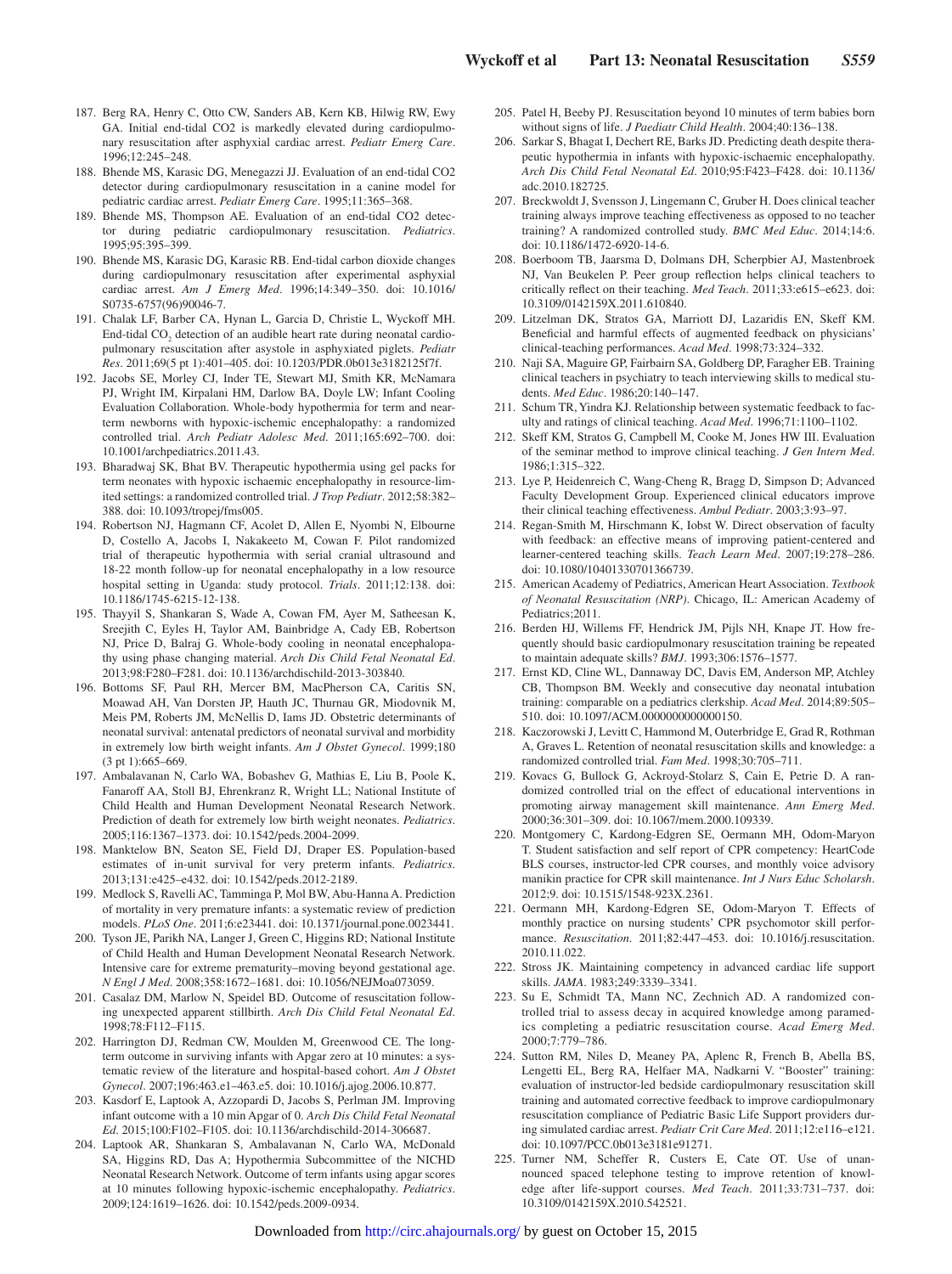- 226. Lubin J, Carter R. The feasibility of daily mannequin practice to improve intubation success. *Air Med J*. 2009;28:195–197. doi: 10.1016/j.amj. 2009.03.006.
- 227. Mosley CM, Shaw BN. A longitudinal cohort study to investigate the retention of knowledge and skills following attendance on the Newborn Life support course. *Arch Dis Child*. 2013;98:582–586. doi: 10.1136/ archdischild-2012-303263.
- 228. Nadel FM, Lavelle JM, Fein JA, Giardino AP, Decker JM, Durbin DR. Teaching resuscitation to pediatric residents: the effects of an intervention. *Arch Pediatr Adolesc Med*. 2000;154:1049–1054.
- 229. Niles D, Sutton RM, Donoghue A, Kalsi MS, Roberts K, Boyle L, Nishisaki A, Arbogast KB, Helfaer M, Nadkarni V. "Rolling Refreshers": a novel

approach to maintain CPR psychomotor skill competence. *Resuscitation*. 2009;80:909–912. doi: 10.1016/j.resuscitation.2009.04.021.

- 230. Nishisaki A, Donoghue AJ, Colborn S, Watson C, Meyer A, Brown CA 3rd, Helfaer MA, Walls RM, Nadkarni VM. Effect of just-in-time simulation training on tracheal intubation procedure safety in the pediatric intensive care unit. *Anesthesiology*. 2010;113:214–223. doi: 10.1097/ ALN.0b013e3181e19bf2.
- 231. O'Donnell CM, Skinner AC. An evaluation of a short course in resuscitation training in a district general hospital. *Resuscitation*. 1993;26:193–201.

KEY WORDS: cardiopulmonary resuscitation